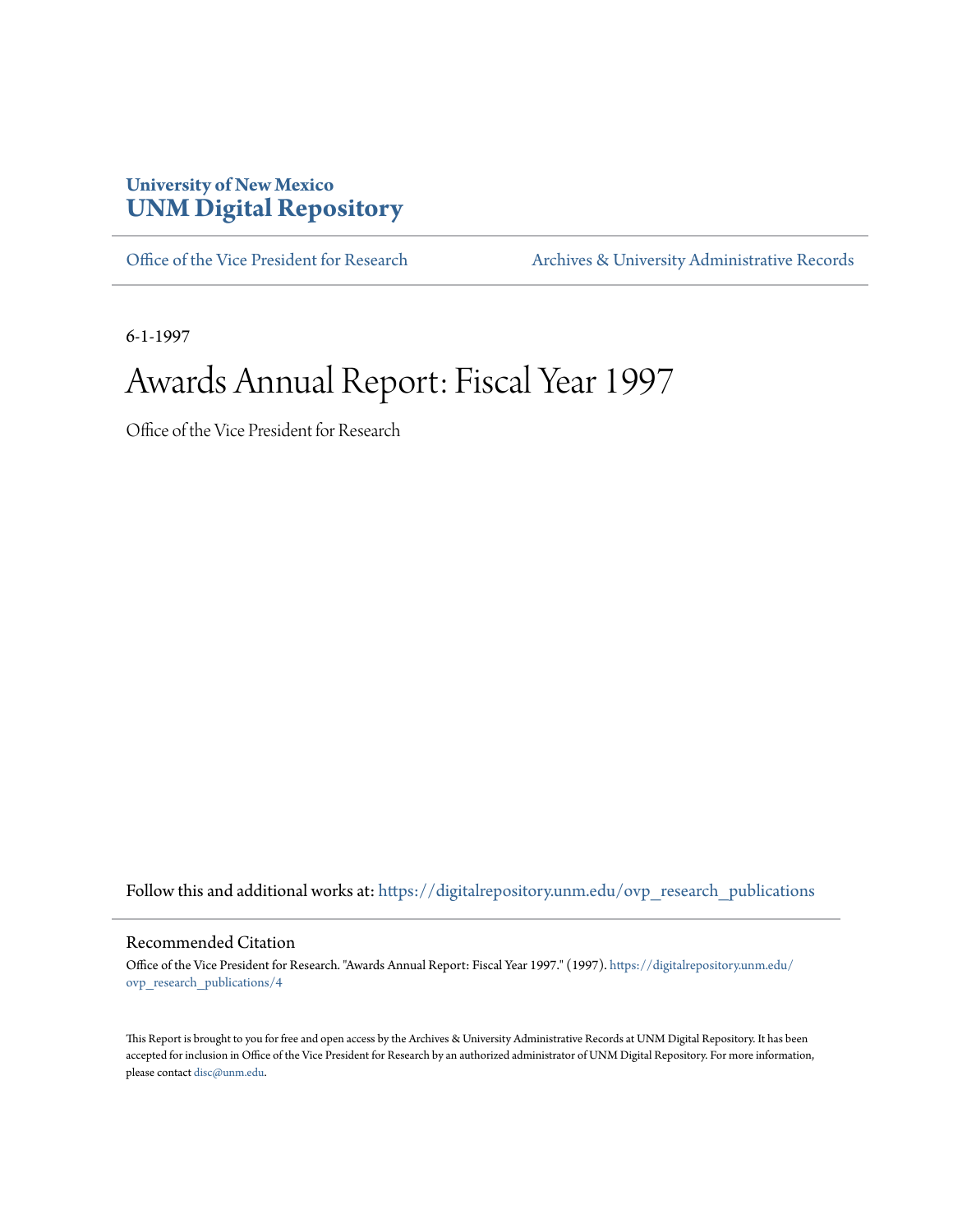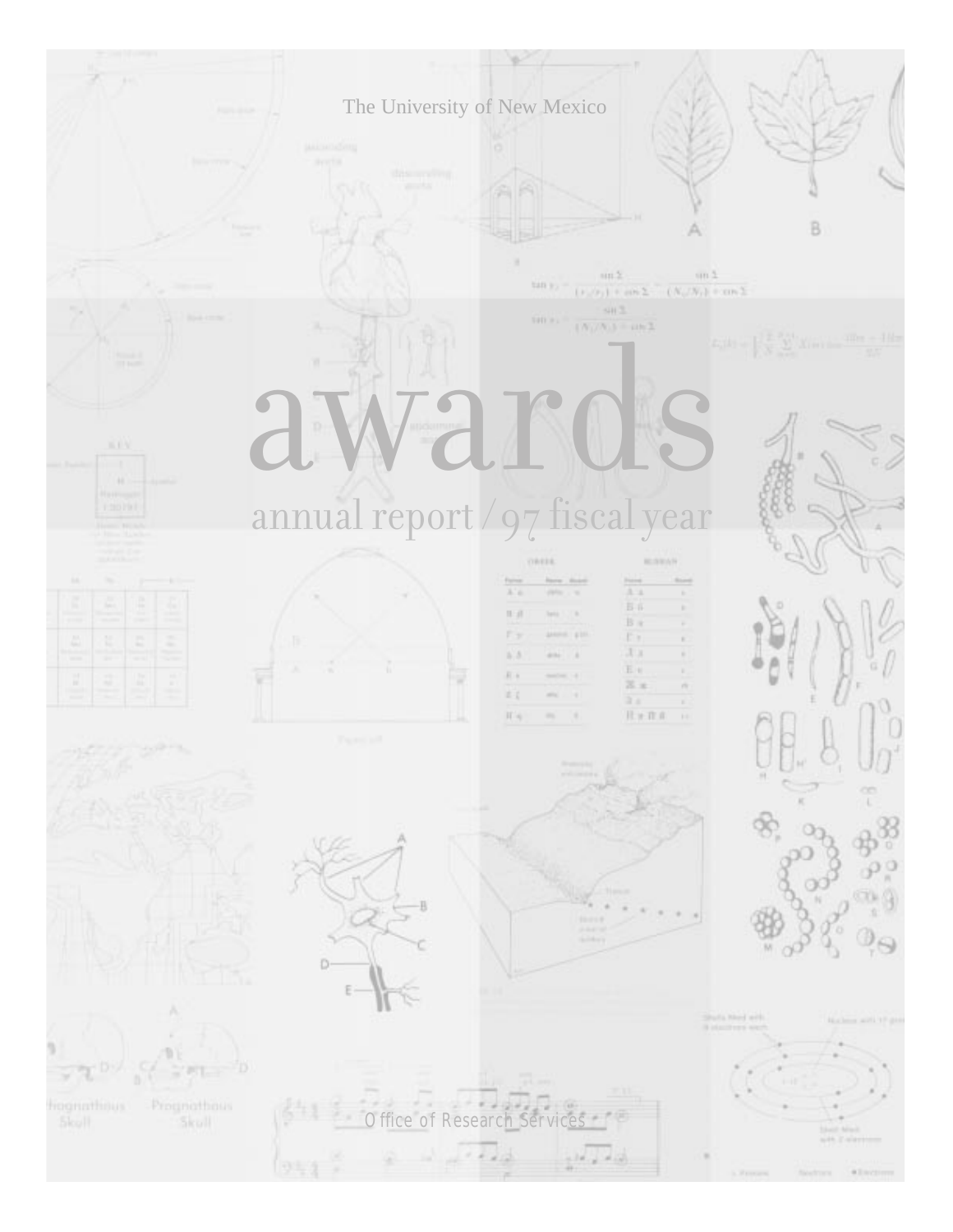The University of New Mexico

# awards annual report /97 fiscal year

The Office of Research Services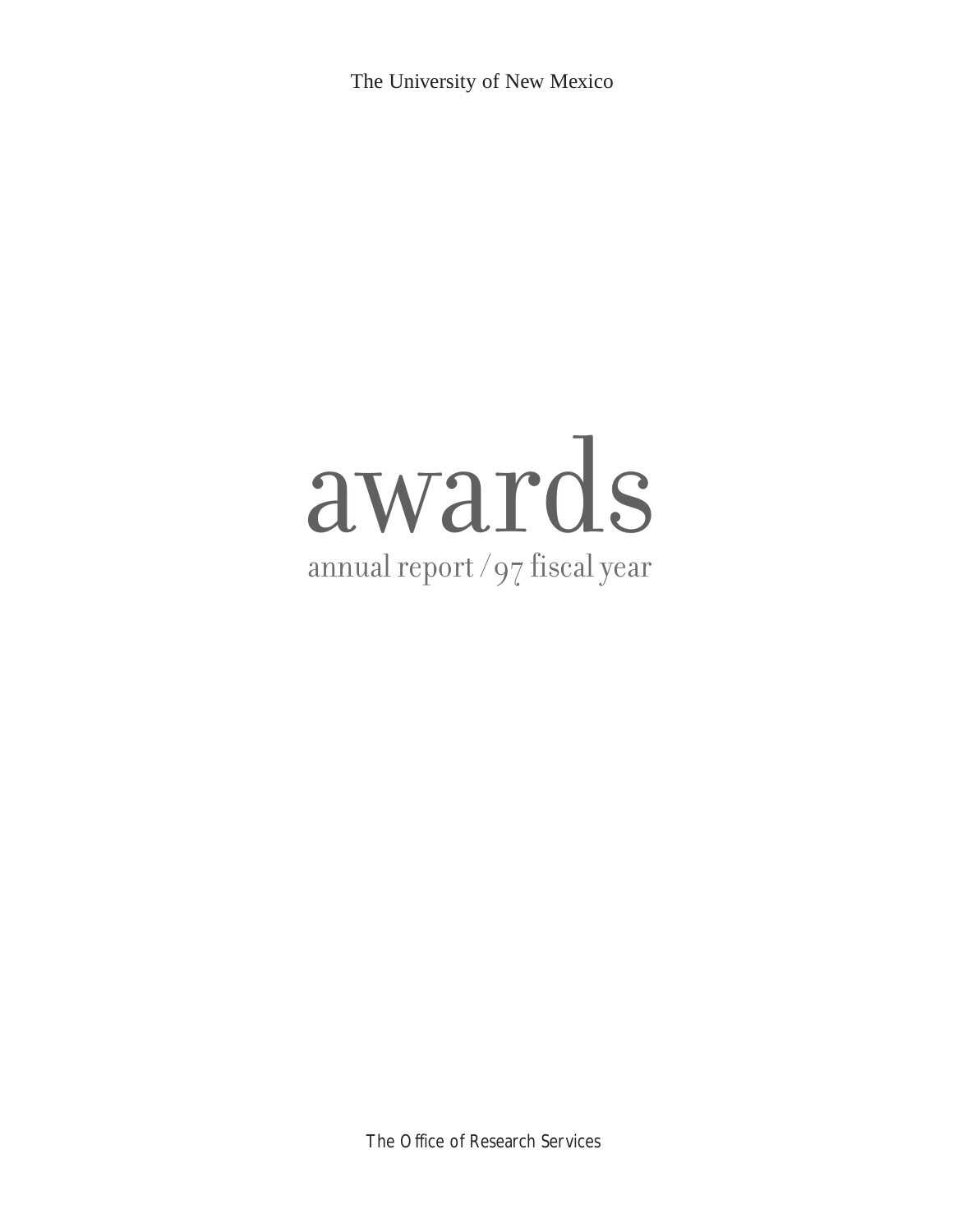Published by the Office of Research Services under the direction of the Associate Provost for Research/Dean of Graduate Studies.

> Office of Research Services The University of New Mexico Scholes Hall, Room 102 Albuquerque, NM 87131

505/277-2256 email: ors@unm.edu World Wide Web Site: http://www.unm.edu/~ors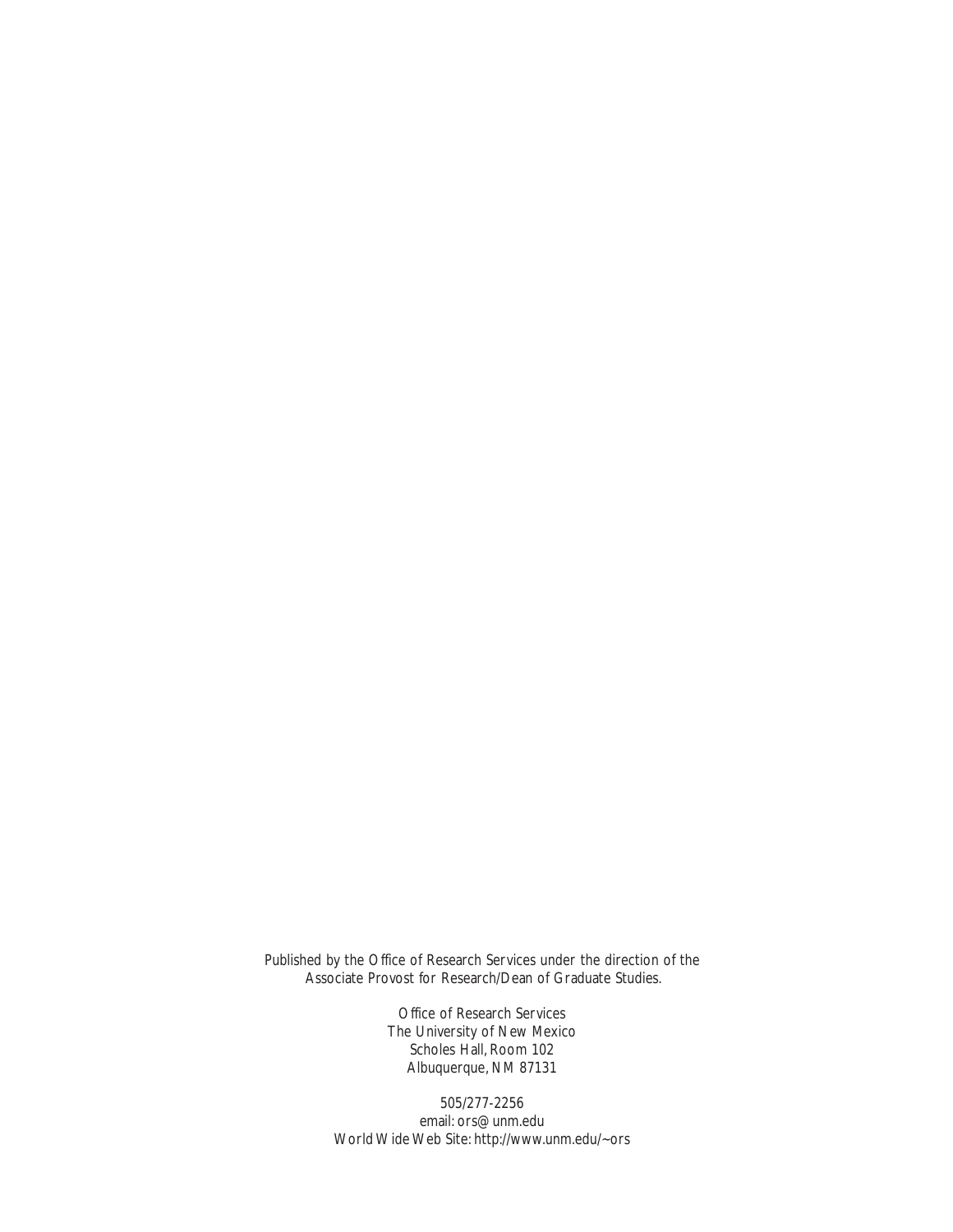### message

FROM THE ASSOCIATE PROVOST FOR RESEARCH/DEAN OF GRADUATE STUDIES



Tt is a pleasure for me to release this 1997 annual report, which summarizes the<br>University of New Mexico's (UNM) sponsored activities for fiscal year 1997 (i.e., **The is a pleasure for me to release this 1997 annual report, which summarizes the** July 1, 1996 - June 30, 1997, FY97). The purpose of this report is to present statistics of FY97 sponsored research, public service and instruction efforts at the main campus and Health Sciences Center (HSC). UNM, a Research I Institution, is ranked in the top 40 of the nation's public universities and colleges, based on annual research and development (R&D) expenditures (see p. 7).

UNM faculty have continued their commitment to excellence by seeking sponsored project support and producing scholarly and creative works. While the

majority of research at UNM is faculty based, there is a noticeable level of activity which involve nonfaculty initiatives. The scholarly and creative works are listed in *Faculty Publications and Creative Works* and the details of contract and grant activities are compiled in the *Contract and Grant Awards Report,* both of which are published annually by the Office of Research Services.

The awards received for FY97 total \$159.7M, of which \$109.6M is attributed to the main campus. These awards assist in providing resources that are necessary to improve the quality of research and teaching at UNM. They also enhance the opportunities for students to be trained in state-of-the-art laboratories in a variety of disciplines. During FY97, \$6.3M was paid to 605 graduate students for research assistantships.

UNM centers continue to flourish and promote interdisciplinary research. They acquired \$33M in awards and were responsible for supporting numerous faculty, staff and students from a broad spectrum of disciplines on campus.

Terminology pertinent to this report include the following: *contract and grant* (C&G) awards — new funds that were acquired during FY97; *expenditures* — expenses incurred with respect to C&G awards in effect during FY97; *facilities and administrative costs* (F+A), formerly known as indirect costs (IDC) overhead funds that were generated as a result of expenditures incurred during FY97.

Please join me in thanking our dedicated faculty, staff and students involved in the research, public service and instruction efforts at UNM. It is their successful endeavors that enhance UNM's visibility at the national and international levels, as well as contribute to the economic growth of New Mexico and the region. Thanks are also due to a number of individuals who have helped in preparing this report. In particular, I would like to acknowledge the efforts of Denise Wallen, Ann Powell and Valerie Roybal of the Office of Research Services, and Marsha Truax of the Health Sciences Center.

As always, I welcome your comments and questions with respect to this annual report, and other issues related to research activities at UNM.

Masic ahmed

Nasir Ahmed, Presidential Professor Interim Associate Provost for Research and Dean of Graduate Studies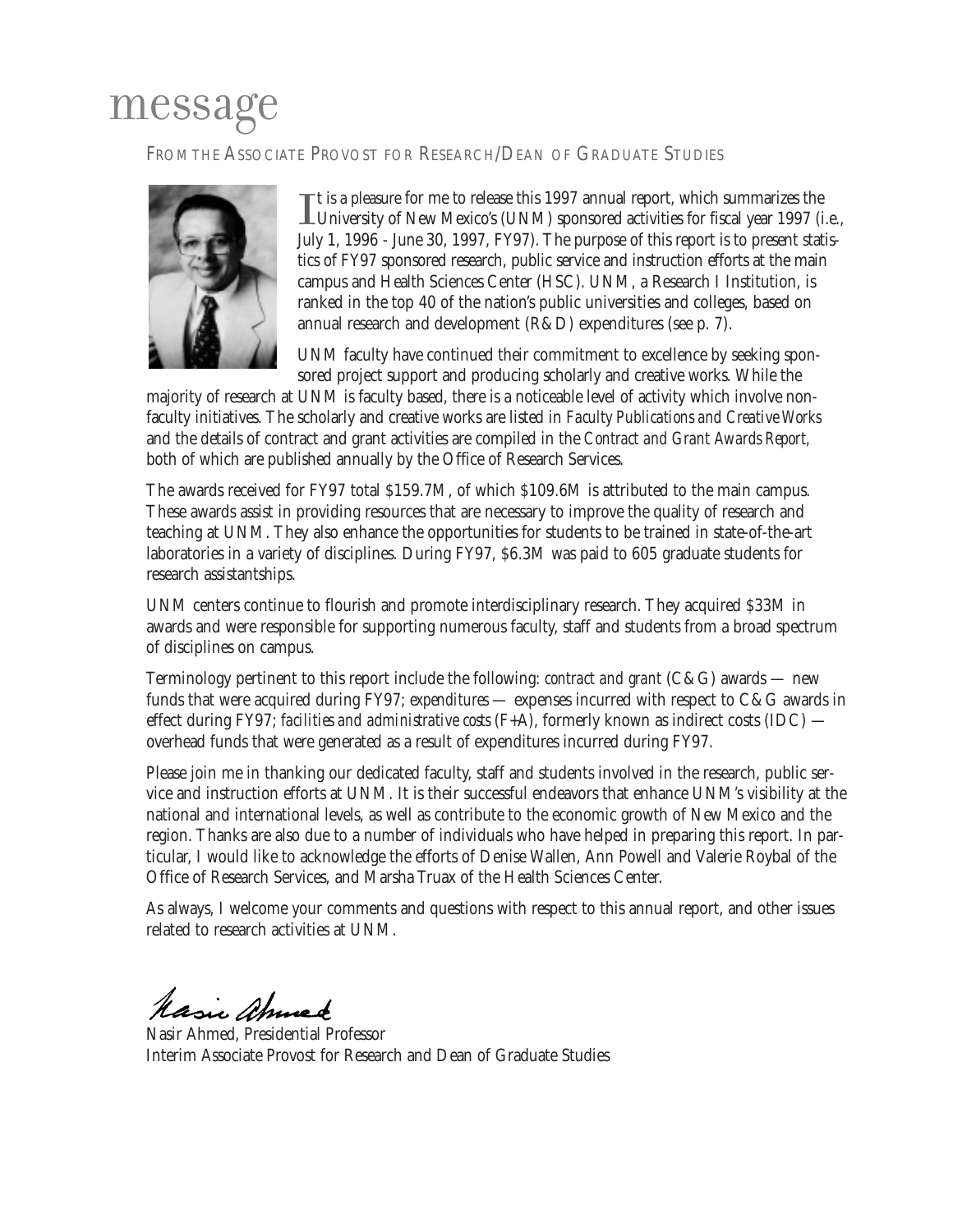### contents

| Summary                  |                                                                                                                                                                                                                                                                                                                                                                                                                                                                                                                                                       | 3  |
|--------------------------|-------------------------------------------------------------------------------------------------------------------------------------------------------------------------------------------------------------------------------------------------------------------------------------------------------------------------------------------------------------------------------------------------------------------------------------------------------------------------------------------------------------------------------------------------------|----|
|                          | Figure 1: Summary FY96 - FY97                                                                                                                                                                                                                                                                                                                                                                                                                                                                                                                         |    |
|                          | Statistics Summary: Contract and Grant Awards and Funding Sources FY97                                                                                                                                                                                                                                                                                                                                                                                                                                                                                | 5  |
|                          | Table 1a: Total C&G Awards (UNM)<br>Table 1b: Source of C&G Awards (UNM)<br>Table 1c: Source of C&G Awards (Main Campus)<br>Table 1d: Source of C&G Awards (HSC)                                                                                                                                                                                                                                                                                                                                                                                      |    |
|                          | <b>Statistics Summary: Funding Categories FY97</b>                                                                                                                                                                                                                                                                                                                                                                                                                                                                                                    |    |
|                          | Table 2: Funding Category and Totals (Main Campus, HSC, UNM)                                                                                                                                                                                                                                                                                                                                                                                                                                                                                          |    |
| <b>National Rankings</b> |                                                                                                                                                                                                                                                                                                                                                                                                                                                                                                                                                       |    |
|                          | Table 3: UNM's Ranking for Total R&D Expenditures Compared to all Universities and Colleges:                                                                                                                                                                                                                                                                                                                                                                                                                                                          |    |
|                          | FY92 - FY96<br>Table 4: UNM's Ranking for Total R&D Expenditures Compared to all Public Universities and Colleges:<br>FY92 - FY96                                                                                                                                                                                                                                                                                                                                                                                                                     |    |
| Table 7:                 | Table 5: Total R&D Expenditures at Universities and Colleges: FY92 - FY96<br>Table 6: R&D Expenditures at Public Universities and Colleges, by Source of Funds: FY96<br>Federal Obligations for Science and Engineering Research and Development to the 100 Universities<br>and Colleges Receiving the Largest Amounts, Ranked by Total Amount Received: FY95<br>Table 8: Federal Obligations for Science and Engineering to the 100 Universities and Colleges<br>Receiving the Largest Amounts, Ranked by Total Amount Received in FY95: FY91 - FY95 |    |
| <b>UNM Figures</b>       |                                                                                                                                                                                                                                                                                                                                                                                                                                                                                                                                                       |    |
|                          | Figure 2: Contract and Grant Awards by Source of Funds FY97<br>Figure 3: Breakdown of Federal Funds FY97<br>Figure 4: Contract and Grant Awards by Unit FY97<br>Figure 5: Total Contract and Grant Awards Ten Year History FY88 - FY97<br>Figure 6: Contract and Grant Expenditures by Unit FY97<br>Figure 7: Total Contract and Grant Expenditures Ten Year History FY88 - FY97<br>Figure 8: Proposals by Unit FY97<br>Figure 9: Facilities and Administrative (F+A) Costs Generated by Unit FY97                                                    |    |
| Awards                   |                                                                                                                                                                                                                                                                                                                                                                                                                                                                                                                                                       | 16 |
| Table 9:                 | Award Dollars FY88 - FY97<br>Table 10: Award Dollars by Source of Funds FY96 - FY97<br>Table 11: Award Dollars by Campus Area FY96 - FY97<br>Table 12: Award Dollars by Source of Funds: Funds Distribution FY97<br>Table 13: Awards by Campus Area FY97<br>Table 14: Funding Agencies Providing More Than \$1M in Support FY97<br>Figure 10: Agencies Providing More Than \$1M FY97<br>Figure 11: Contract and Grant Awards by Centers FY97<br>Figure 12: Contract and Grant Awards for Centers by PI's Department FY97                              |    |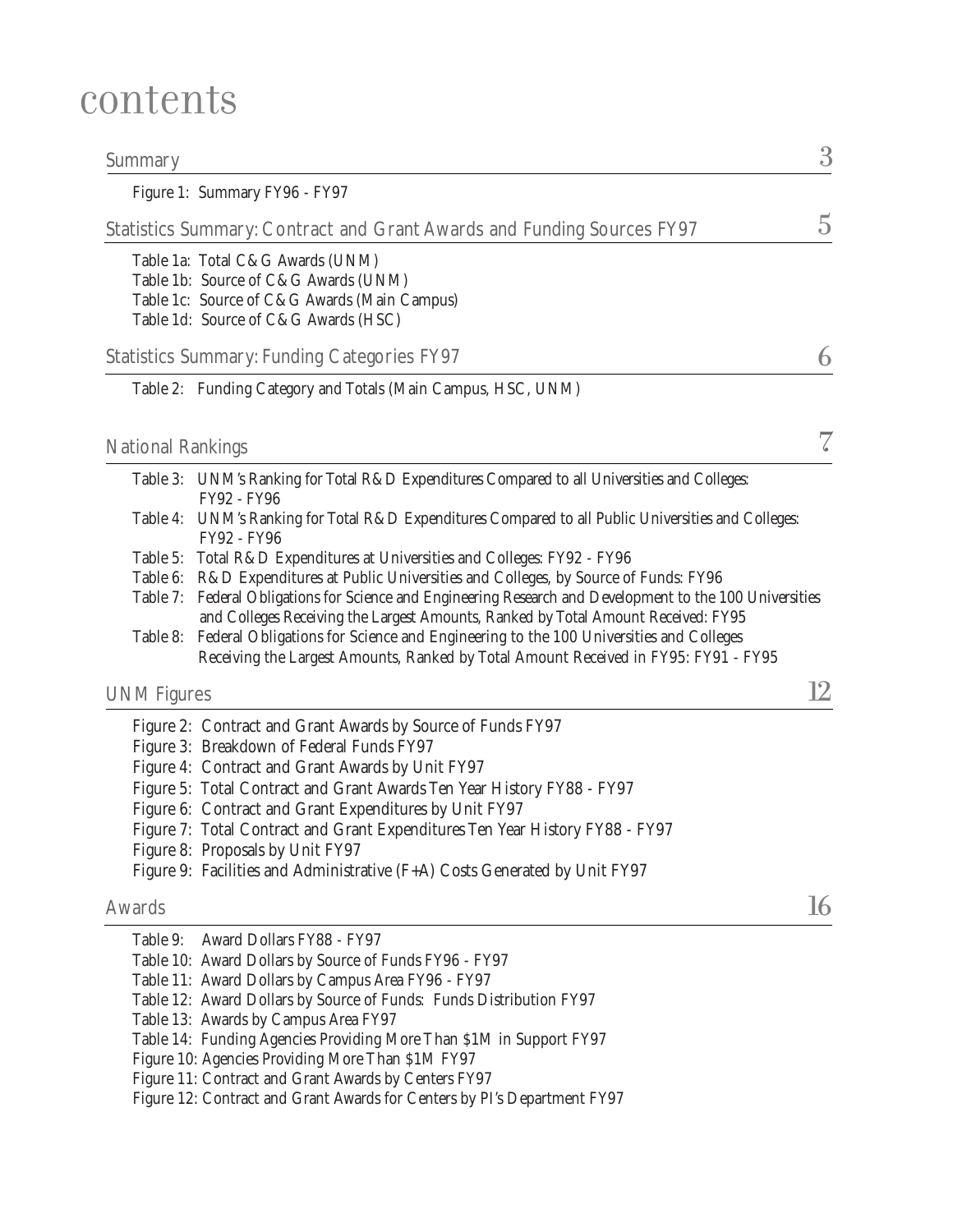| Figure 13: Five Year Funding Trends by Source of Funds: Federal Awards FY93 - FY97                                                                                           |        |
|------------------------------------------------------------------------------------------------------------------------------------------------------------------------------|--------|
| Figure 14: Five Year Funding Trends by Source of Funds: Foundation Awards FY93 - FY97<br>Figure 15: Five Year Funding Trends by Source of Funds: Industry Awards FY93 - FY97 |        |
| Figure 16: Five Year Funding Trends by Source of Funds: National Lab Awards FY93 - FY97                                                                                      |        |
| Figure 17: Five Year Funding Trends by Source of Funds: State Awards FY93 - FY97                                                                                             |        |
| Figure 18: Five Year Funding Trends by Source of Funds: Other Awards FY93 - FY97                                                                                             |        |
| Proposals                                                                                                                                                                    | 23     |
| Table 15: Proposals by Campus Area: School, College and Division FY97                                                                                                        |        |
| <b>Expenditures</b>                                                                                                                                                          | 24     |
| Table 16: UNM Contract and Grant Expenditures FY97                                                                                                                           |        |
| Facilities and Administrative $(F+A)$ Costs                                                                                                                                  | 25     |
| Table 17: F+A Costs Generated FY97                                                                                                                                           |        |
| Appendix                                                                                                                                                                     | 26     |
| Figure 19: MIDAS Usage FY97                                                                                                                                                  |        |
| <b>Contact Information</b>                                                                                                                                                   | $27\,$ |
|                                                                                                                                                                              |        |
| References                                                                                                                                                                   | 28     |
|                                                                                                                                                                              |        |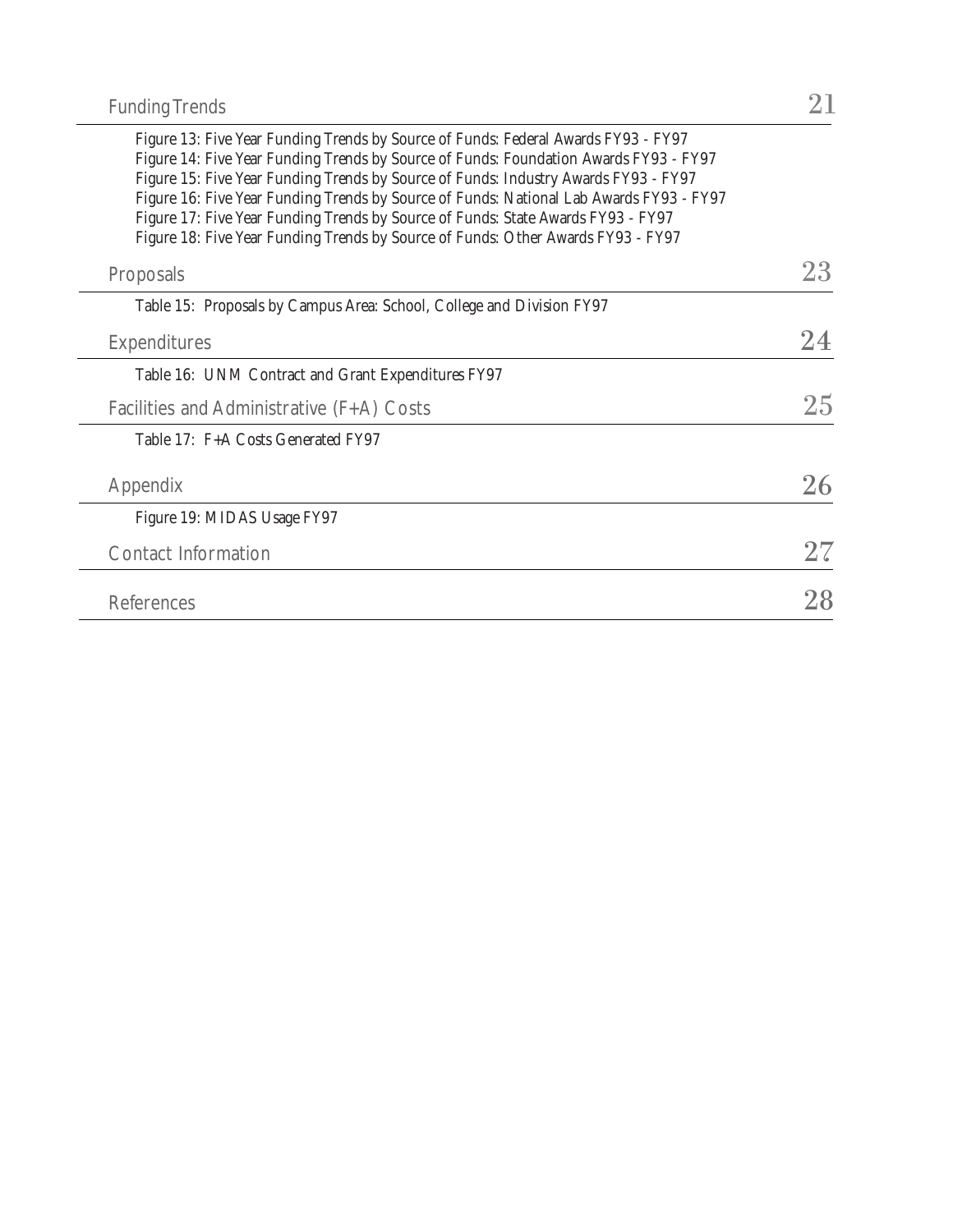### summary

Contract and grant (C&G) awards received by the University of New Mexico are from the federal Conservations, the state and local government, national laboratories, private and corporate foundations, include the main state industry, universities and nonprofit organizations. A breakdown of FY97 (July 1, 1996 - June 30, 1997) awards, by category is as follows:

|                                   | <b>FY96</b>   | <b>FY97</b>   |
|-----------------------------------|---------------|---------------|
| Research                          | \$85,610,099  | \$92,421,690  |
| <b>Instruction &amp; Training</b> | 11,880,880    | 8,093,856     |
| Public Service & Other            | 48,368,890    | 40,117,548    |
| Fellowships                       | 939,205       | 974,291       |
| <b>Financial Aid</b>              | 17,524,417    | 18,077,961    |
| <b>Total</b>                      | \$164,323,491 | \$159,685,346 |

Figure 1: Summary FY96 - FY97



Type of Funding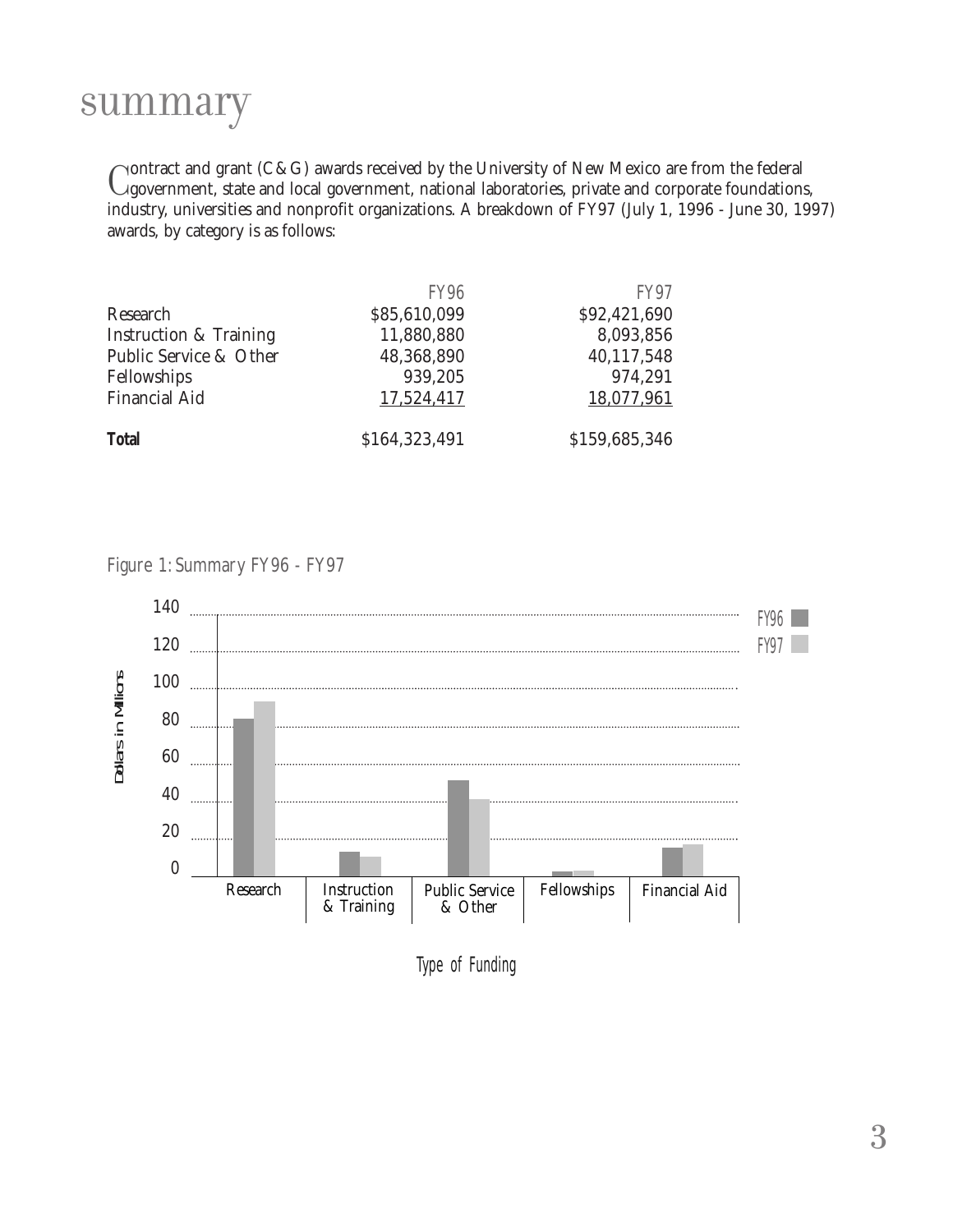### summary

The FY97 total for external sponsored support to the University of New Mexico is \$159.7M. As in the past, the federal government remains the primary source of UNM sponsored projects and represents 64% of sponsored support at UNM. State funding represents 12% of sponsored support. Funding from the national laboratories represents 4% of total sponsored support. Foundation support contributes to 2% of sponsored funds. Industry accounted for 9% of total sponsored support. Other support, which includes funds from universities, nonprofit organizations, local schools and foreign entities accounted for 9% of sponsored support.

The largest federal sponsor was the National Institutes of Health, followed by the US Air Force and the State of New Mexico. Foundations, industry and local/state government continue to play an important ongoing role for UNM's sponsored activities.

The total number of contracts and grants in FY97 is 1,283 and a total of 563 UNM principal investigators received awards. Of the colleges and schools, the School of Medicine had the largest amount of outside funding; the second was the College of Arts and Sciences, followed by the School of Engineering. Other significant support was distributed among the remaining colleges and schools, institutes, centers and programs.

*Tables 1a* through *1d* and *Table 2* summarize statistics pertaining to funding sources with respect to C&G awards for the main campus as well as the Health Sciences Center (HSC).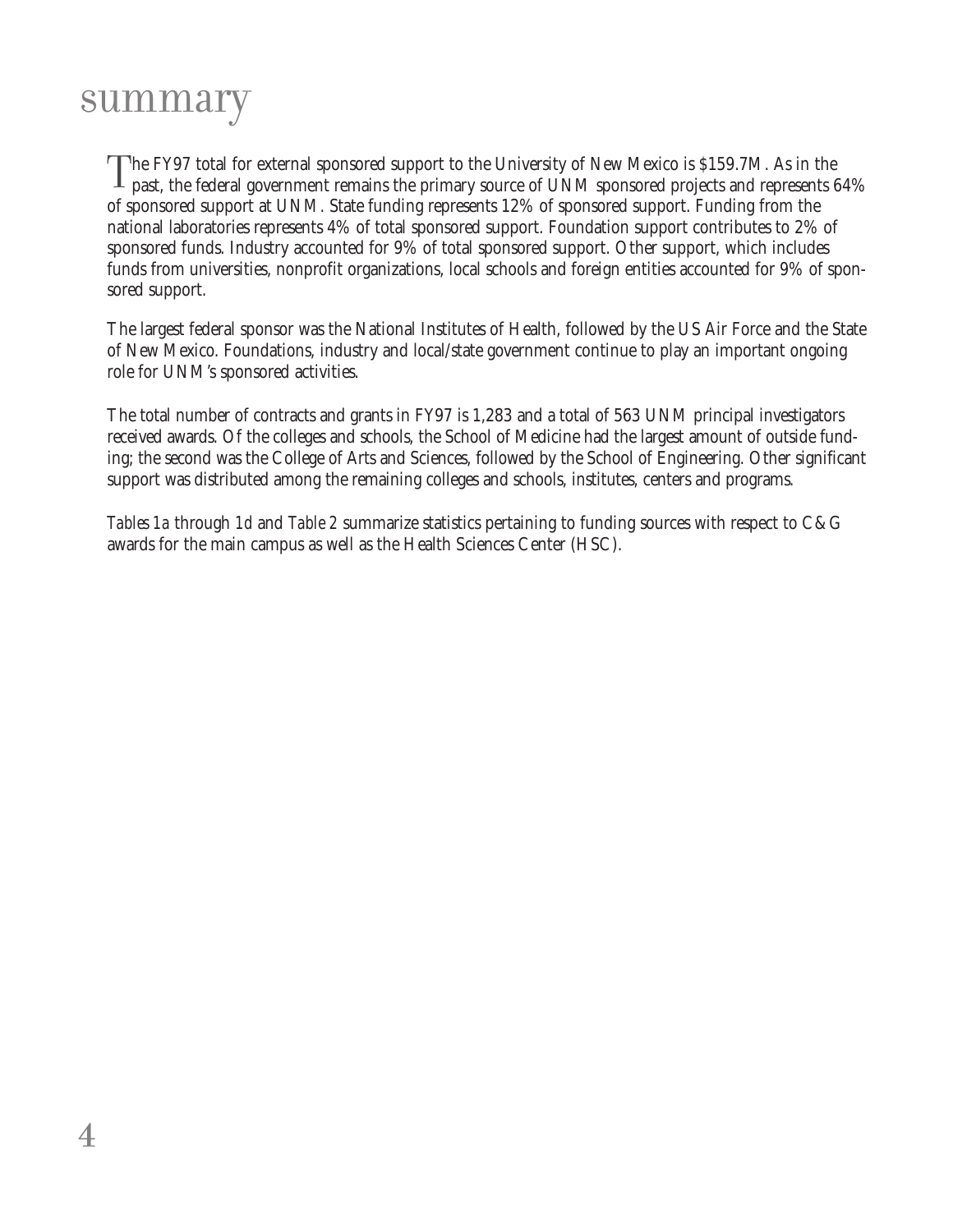## statistics summary

CONTRACT AND GRANT AWARDS AND FUNDING SOURCES FY97

| Table 1a<br>Total C&G Awards  | Percentage of Total C&G Awards |
|-------------------------------|--------------------------------|
| Total C&G Awards: UNM         | \$159.7M                       |
| Total C&G Awards: Main Campus | $$109.6M~(68.6\%)$             |
| Total C&G Awards: HSC         | \$50.1M (31.4%)                |

| Table 1b                     |                                |
|------------------------------|--------------------------------|
| Source of C&G Awards (UNM)   | Percentage of Total C&G Awards |
|                              | [Total: \$159.7M]              |
| Foundations                  | 2%                             |
| Federal                      | 64%                            |
| Industry                     | 9%                             |
| <b>National Laboratories</b> | 4%                             |
| <b>State of New Mexico</b>   | 12%                            |
| Other                        | 9%                             |

| Table 1c                           |                                |
|------------------------------------|--------------------------------|
| Source of C&G Awards (Main Campus) | Percentage of Total C&G Awards |
|                                    | [Total: \$109.6M]              |
| Foundations                        | 1%                             |
| Federal                            | 70%                            |
| Industry                           | 7%                             |
| <b>National Laboratories</b>       | 5%                             |
| <b>State of New Mexico</b>         | 10%                            |
| Other                              | 7%                             |

| Table 1d                     |                                |                |
|------------------------------|--------------------------------|----------------|
| Source of C&G Awards (HSC)   | Percentage of Total C&G Awards |                |
|                              | [Total: \$50.1M]               |                |
| Foundations                  | 2%                             |                |
| Federal                      | 64%                            |                |
| Industry                     | 9%                             |                |
| <b>National Laboratories</b> | 4%                             |                |
| <b>State of New Mexico</b>   | 12%                            |                |
| Other                        | 9%                             | $\overline{5}$ |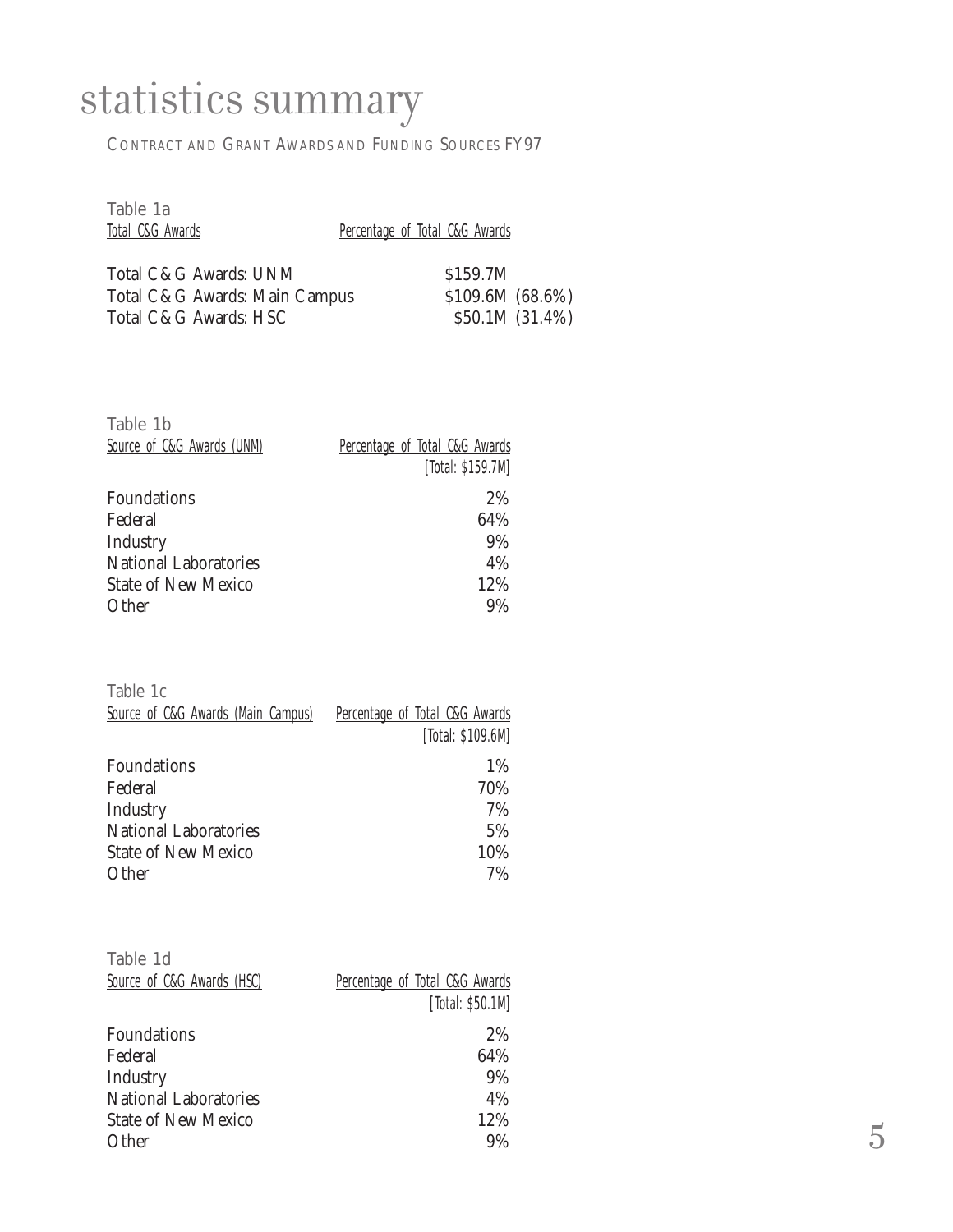## statistics summary

#### FUNDING CATEGORIES FY97

| Table 2<br><b>Funding Category</b> | Main Campus<br>[Total: \$109.6M] | <u>HSC</u><br>[Total: \$50.1M] | UNM<br>[Total: \$159.7M] |
|------------------------------------|----------------------------------|--------------------------------|--------------------------|
| Research                           | 62%                              | 51%                            | 58%                      |
| <b>Public Service</b>              | 15%                              | 46%                            | 25%                      |
| Instruction                        | 6%                               | 2%                             | 5%                       |
| Fellowships                        | 1%                               | 1%                             | 1%                       |
| <b>Financial Aid</b>               | 16%                              | 0%                             | 11%                      |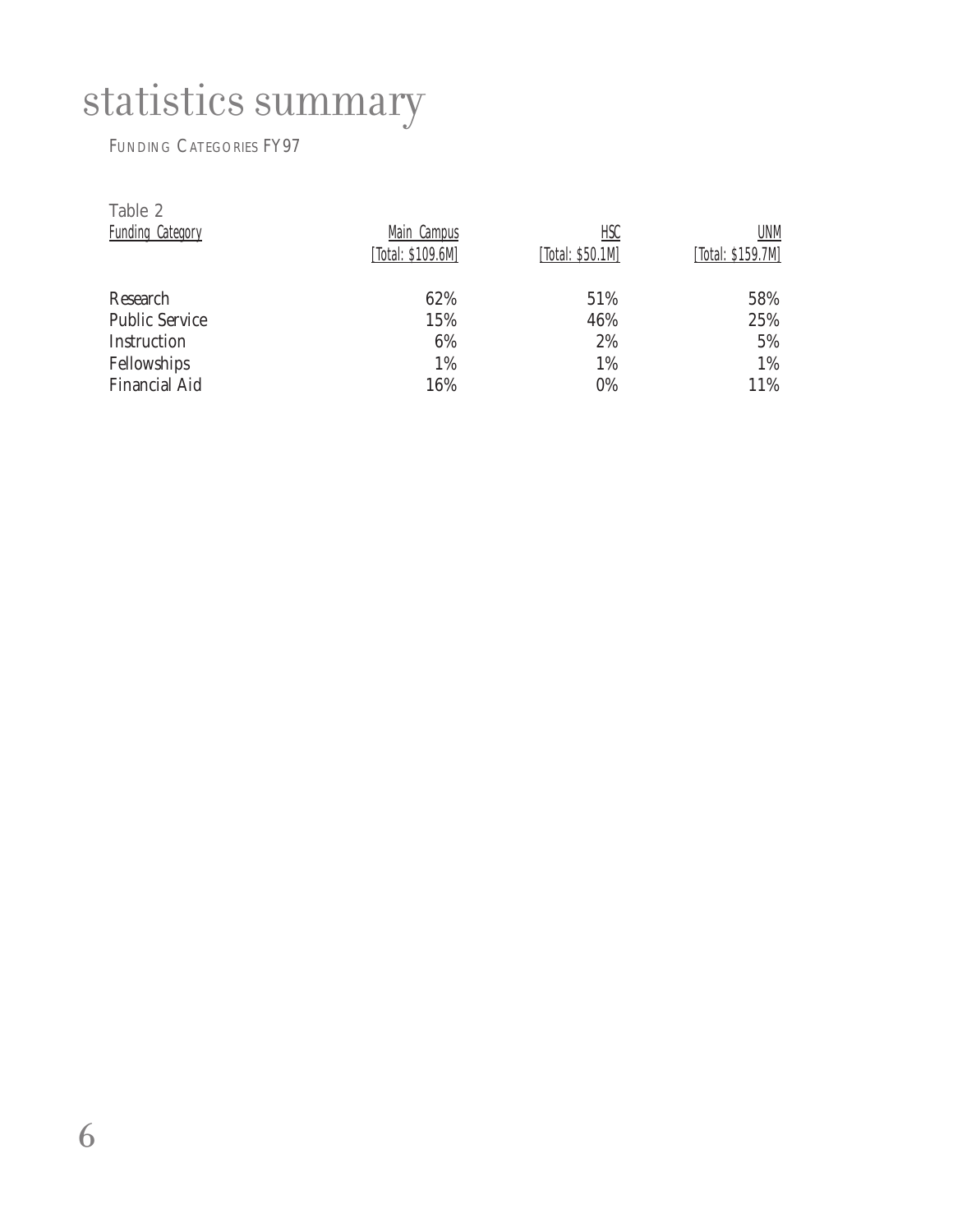## national rankings

The National Science Foundation (NSF) maintains data on research and development (R&D) expenditures in science and engineering for the nation's universities. R&D expenditures are from all sources of funding: federal, state, local, industrial, foundation, internal and miscellaneous. *Tables 3* and *4,* below, show UNM's ranking since FY92 based on this NSF data.

*Tables 5* through *8* detail UNM's placement within the individual rankings of the top colleges and universities according to the latest available NSF surveys of expenditures and obligations. An assortment of pie charts and bar diagrams are presented in *Figures 2* through *18*.

Table 3: UNM's Ranking for Total R&D Expenditures Compared to all Universities and Colleges: FY92 - FY96

| Year        | <b>Ranking</b> |
|-------------|----------------|
| <b>FY96</b> | 69             |
| <b>FY95</b> | 55             |
| <b>FY94</b> | 79             |
| <b>FY93</b> | 84             |
| <b>FY92</b> | 83             |

Table 4: UNM's Ranking for Total R&D Expenditures Compared to all Public Universities and Colleges: FY92 - FY96

| Year        | Ranking |
|-------------|---------|
| FY96        | 47      |
| <b>FY95</b> | 37      |
| <b>FY94</b> | 54      |
| <b>FY93</b> | 58      |
| <b>FY92</b> | 57      |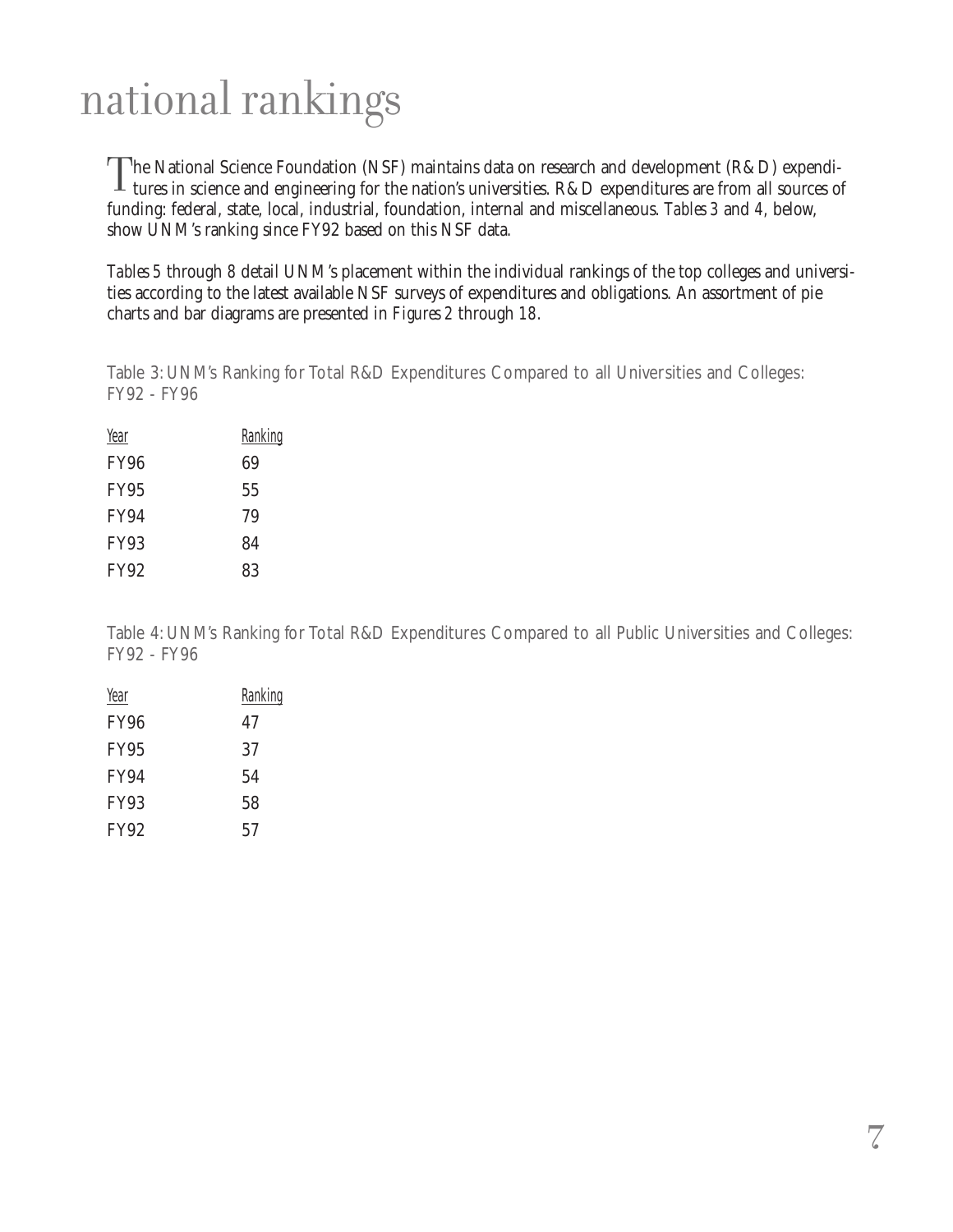Table 5: Total R&D Expenditures at Universities and Colleges: FY92 - FY96 [Dollars in Thousands]\*

| <b>Institution/Ranking</b>           | 1996       | 1995       | 1994       | 1993       | 1992       |
|--------------------------------------|------------|------------|------------|------------|------------|
| <b>Total, All Institutions</b>       | 22,995,463 | 22,207,253 | 21,050,664 | 19,948,348 | 18,816,086 |
| 61 SUNY Stony Brook                  | 126,377    | 122,611    | 113,251    | 107,817    | 98,906     |
| 62 U of Missouri Columbia            | 123,133    | 122,870    | 121,256    | 106,193    | 97,242     |
| 63 U of MD Baltimore                 | 122,207    | 107,874    | 110,866    | 111,772    | 100,312    |
| 64 University of IL Chicago          | 121,540    | 119,381    | 113,741    | 106,952    | 102,267    |
| 65 U TX MD Anderson Cncr             | 120,964    | 122,181    | 122,357    | 127,475    | 112,121    |
| 66 U CA Irvine                       | 119,647    | 109,908    | 104,778    | 100,631    | 89,275     |
| 67 University of Kentucky            | 118,721    | 111,934    | 105,539    | 102,911    | 92,244     |
| 68 Vanderbilt University             | 117,003    | 111,224    | 110,105    | 96,181     | 95,447     |
| <b>69 University of New Mexico</b>   | 116,618    | 129,354    | 90,315     | 76,736     | 72,863     |
| 70 University of Utah                | 114,423    | 105,642    | 103,771    | 105,263    | 108,486    |
| <b>Total 1st 70 Institutions</b>     | 15,543,291 | 15,072,106 | 14,377,667 | 13,668,729 | 12,976,259 |
| 71 Georgetown University             | 112,582    | 102,421    | 82,661     | 73,785     | 64,937     |
| 72 Princeton University <sup>2</sup> | 112,380    | 104,157    | 99,287     | 95,561     | 93,958     |
| 73 Wayne State University            | 112,151    | 106,140    | 94,632     | 85,627     | 81,127     |
| 74 Boston University                 | 110,267    | 103,709    | 90,504     | 91,158     | 83,701     |
| 75 University of Oklahoma            | 109,071    | 102,337    | 95,747     | 92,019     | 92,146     |
| 76 Rockefeller University            | 105,595    | 99,348     | 74,458     | 74,396     | 75,102     |
| 77 U of Nebraska Lincoln             | 102,460    | 107,721    | 102,746    | 94,959     | 91,427     |
| 78 University of Kansas              | 100,649    | 100,702    | 95,701     | 85,134     | 75,004     |
| 79 Washington State U                | 98,641     | 96,810     | 94,819     | 92,434     | 85,080     |
| 80 U Med & Dent NJ                   | 98,535     | 96,365     | 86,866     | 76,410     | 84,505     |
| <b>Total 1st 80 Institutions</b>     | 16,605,622 | 16,091,816 | 15,295,088 | 14,530,212 | 13,803,246 |

*Source: National Science Foundation/SRS, Survey of Scientific and Engineering Expenditures at Universities and Colleges, Fiscal Year 1996.*

\* Federal expenditures represents the dollar amount reported by each institution to NSF.

2 These data do not include R&D expenditures at university-associated federally funded research and development centers.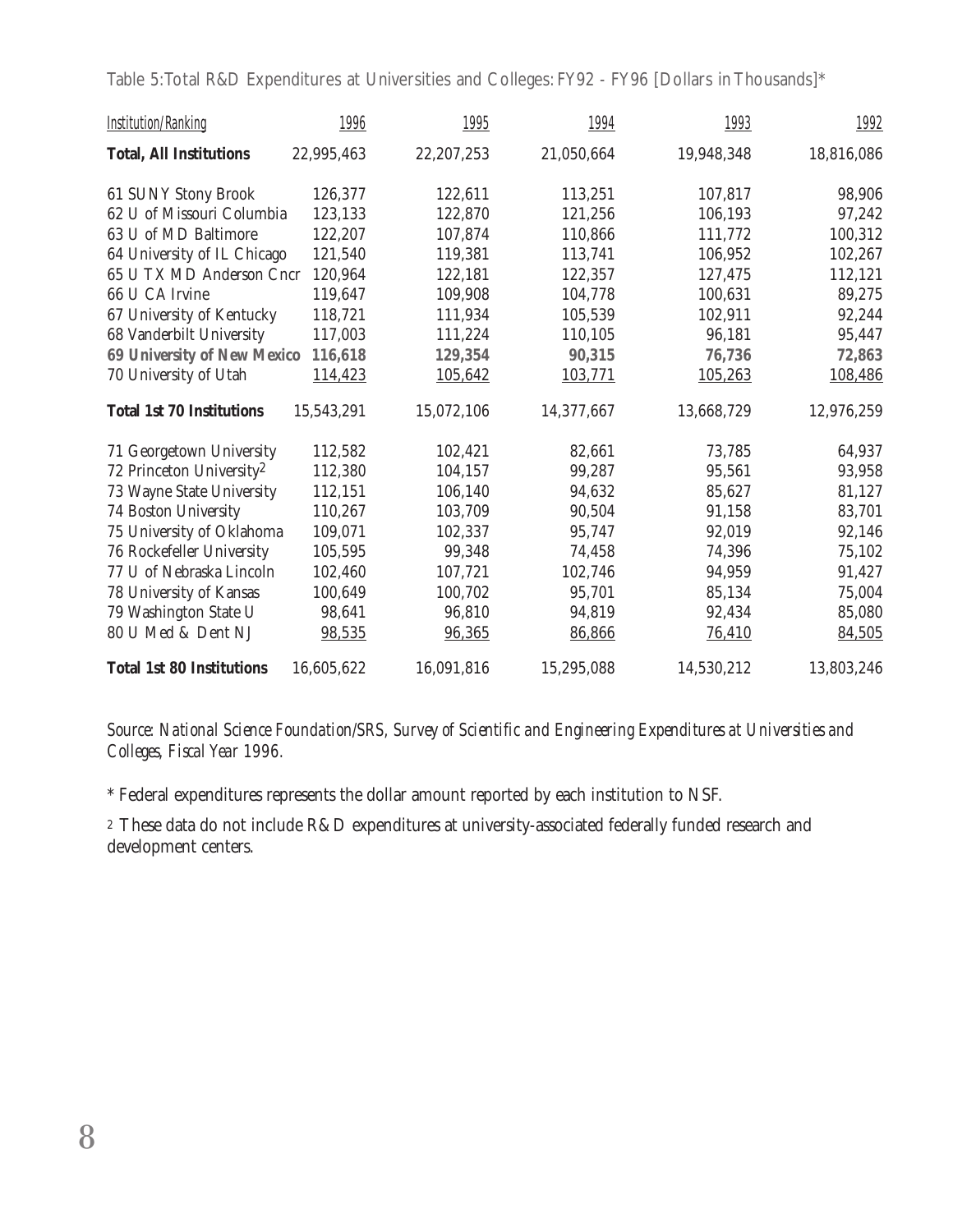Table 6: R&D Expenditures at Public Universities and Colleges by Source of Funds: FY96 [Dollars in Thousands]\*

| <b>Institution/Ranking</b>          | <b>Total</b> | Federal Govt. | State & Local<br>Govts. | Industry  | Institutional<br>Funds | Other   |
|-------------------------------------|--------------|---------------|-------------------------|-----------|------------------------|---------|
| <b>Total, All Institutions</b>      | 15,531,711   | 8,423,888     | 1,564,222               | 1,062,281 | 3,489,881              | 991,439 |
| 41 U of Missouri Columbia           | 123,133      | 33,397        | 16,201                  | 8,164     | 57,357                 | 8,014   |
| 42 U of MD Baltimore                | 122,207      | 65,211        | 17,246                  | 19,450    | 10,122                 | 10,178  |
| 43 University of IL Chicago         | 121,540      | 58,911        | 2,112                   | 6,746     | 43,308                 | 10,383  |
| 44 U TX MD Anderson Cncr 120,964    |              | 42,794        | $\mathbf{0}$            | $\Omega$  | 47,699                 | 30,471  |
| 45 U CA Irvine                      | 119,647      | 72,994        | 5,519                   | 10,391    | 17,560                 | 13,183  |
| 46 University of Kentucky           | 118,721      | 51,450        | 11,397                  | 13,374    | 39,227                 | 3,273   |
| 47 University of New Mexico 116,618 |              | 76,850        | 3,332                   | 2,389     | 27,858                 | 6,189   |
| 48 University of Utah               | 114,423      | 93,788        | 741                     | 3,825     | 9,373                  | 6,696   |
| 49 Wayne State University           | 112,151      | 46,264        | 11,569                  | 8,977     | 34,784                 | 10,557  |
| 50 University of Oklahoma           | 109,071      | 42,679        | 14,386                  | 6,650     | 33,823                 | 11,533  |
| <b>Total 1st 50 Institutions</b>    | 10,540,245   | 5,848,927     | 1,006,338               | 725,017   | 2,236,379              | 723,584 |
| 51 U of Nebraska Lincoln            | 102,460      | 32,352        | 36,751                  | 3,465     | 28,209                 | 1,683   |
| 52 University of Kansas             | 100,649      | 41,858        | 7,621                   | 9,356     | 36,473                 | 5,341   |
| 53 Washington State U               | 98,641       | 48,807        | 3,049                   | 3,149     | 34,042                 | 9,594   |
| 54 U Med & Dent NJ                  | 98,535       | 47,505        | 7,900                   | 7,741     | 27,966                 | 7,423   |
| 55 U of South Florida               | 94,157       | 29,751        | 8,511                   | 3,282     | 46,520                 | 6,093   |
| 56 U CA Santa Barbara               | 91,284       | 73,400        | 1,832                   | 2,988     | 8,457                  | 4,607   |
| 57 University of Cincinnati         | 89,286       | 52,561        | 1,848                   | 9,079     | 18,839                 | 6,959   |
| 58 Auburn University                | 87,358       | 31,401        | 634                     | 4,212     | 46,819                 | 4,292   |
| 59 Clemson University               | 84,836       | 28,109        | 16,301                  | 5,887     | 30,408                 | 4,131   |
| 60 Arizona State University         | 84,653       | 38,947        | 1,136                   | 2,758     | 39,180                 | 2,632   |
| <b>Total 1st 60 Institutions</b>    | 11,472,104   | 6,273,618     | 1,091,921               | 776,934   | 2,553,292              | 776,339 |

*Source: National Science Foundation/SRS, Survey of Scientific and Engineering Expenditures at Universities and Colleges, Fiscal Year 1996.*

\* Federal expenditures represents the dollar amount reported by each institution to NSF.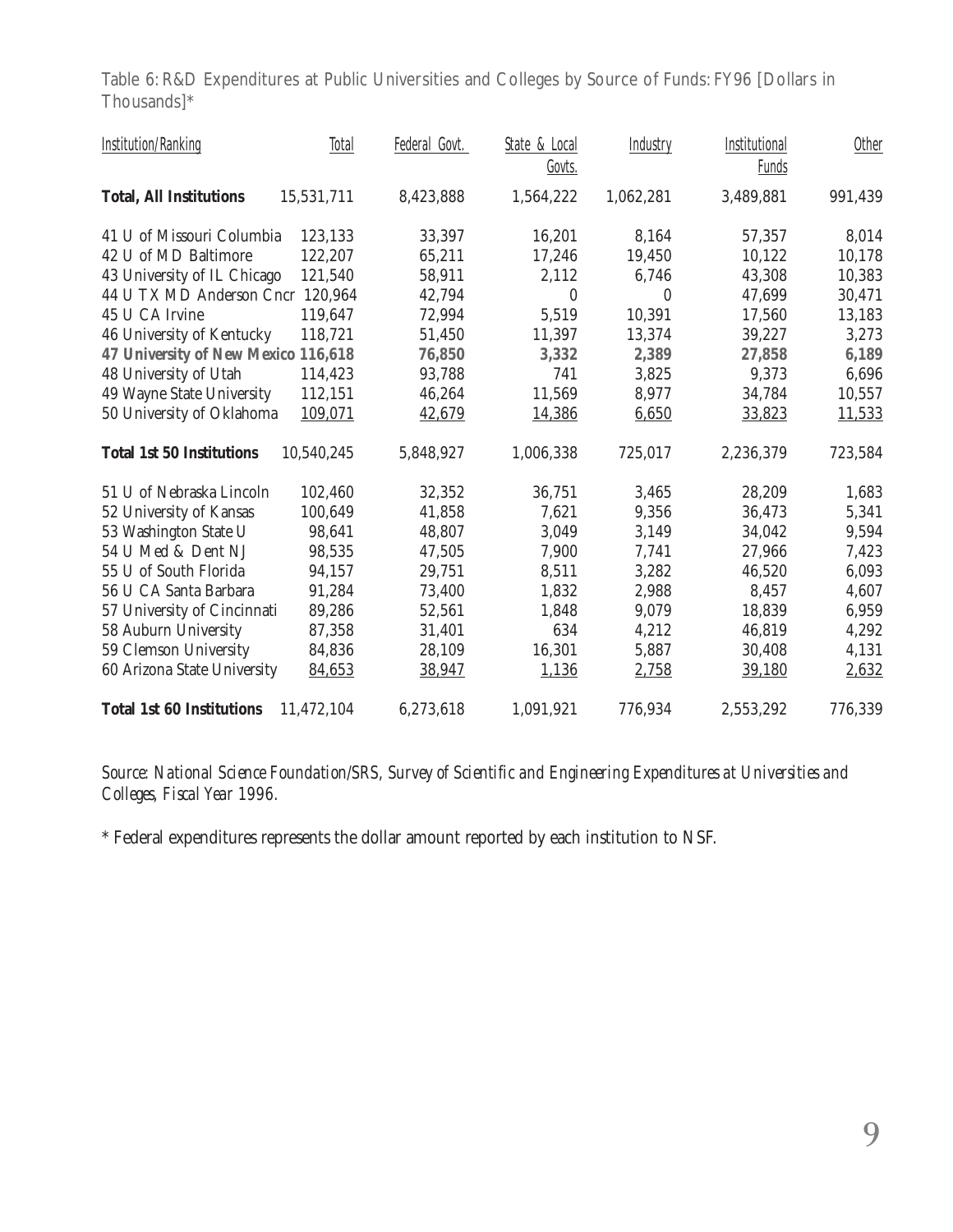Table 7: Federal Obligations for Science and Engineering Research and Development to the 100 Universities and Colleges Receiving the Largest Amounts, Ranked by Total Amount Received: FY95 [Dollars in Thousands]\*

| <b>Institution/Ranking</b>         | \$ Amount  |
|------------------------------------|------------|
| <b>Total, All Institutions</b>     | 12,068,442 |
|                                    |            |
| <b>71 University of New Mexico</b> | 50,032     |
| 72 Wake Forest University          | 49,485     |
| 73 U TX Hlth Sci Ctr Houston       | 48,325     |
| 74 Oregon Hlth Sciences U          | 48,090     |
| 75 University of Kentucky          | 47,985     |
| 76 Thomas Jefferson U              | 47,843     |
| 77 U Hawaii Manoa                  | 47,709     |
| 78 Wayne State University          | 47,237     |
| 79 University of Connecticut       | 46,914     |
| 80 U Med & Dent NJ                 | 46,067     |
| <b>Total 1st 80 institutions</b>   | 9,248,247  |

*Source: National Science Foundation/SRS, Survey of Federal Support to Universities, Colleges, and Nonprofit Institutions, Fiscal Year 1995.*

\*Federal obligations data is submitted to NSF by federal funding agencies and represents new funds awarded for that fiscal year.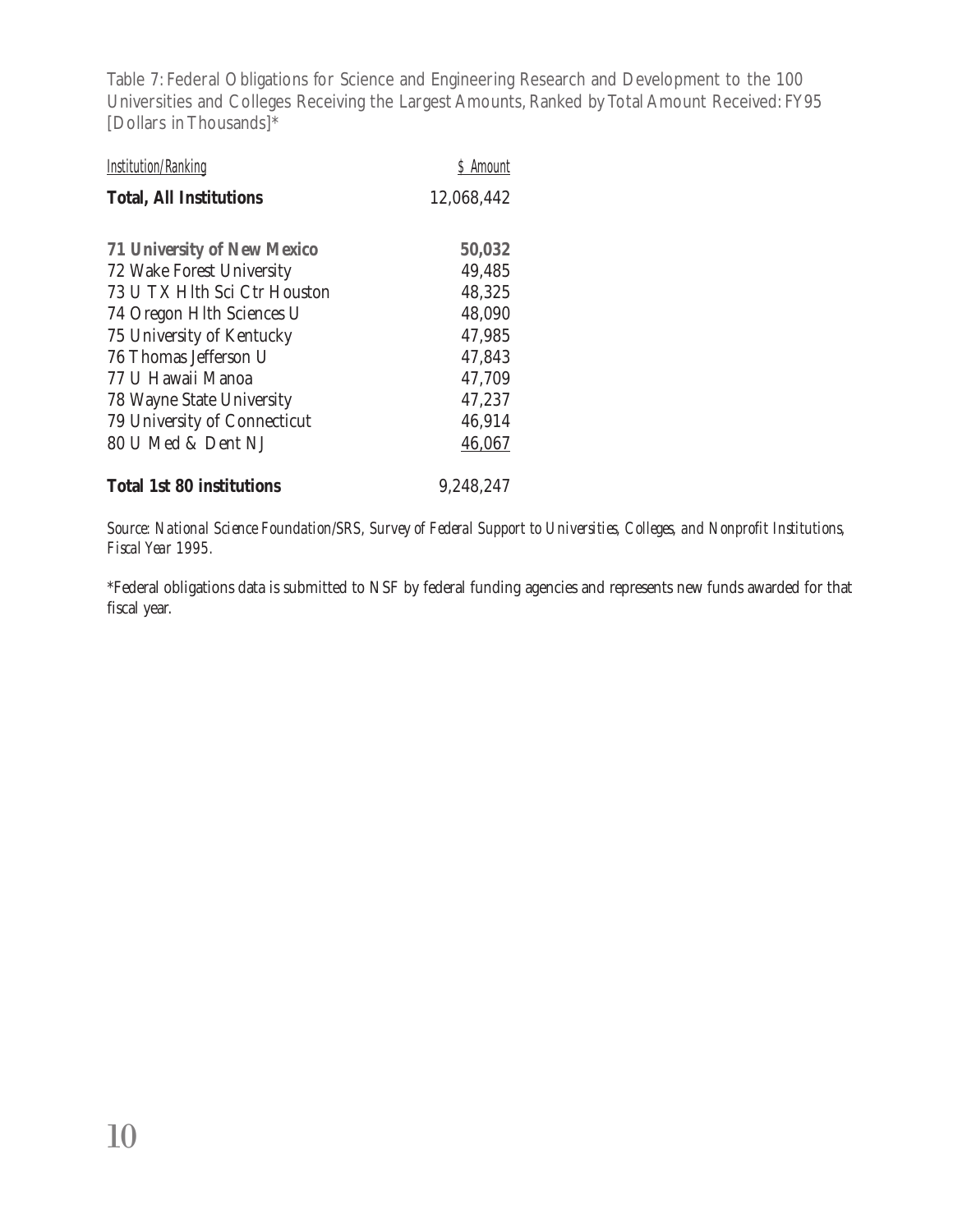Table 8: Federal Obligations for Science and Engineering to the 100 Universities and Colleges Receiving the Largest Amounts, Ranked by Total Amount Received in FY95: FY91 - FY95 [Dollars in Thousands]\*

| <b>Institution/Ranking</b>         | 1991       | 1992       | 1993       | 1994       | <u> 1995</u> |
|------------------------------------|------------|------------|------------|------------|--------------|
| <b>Total, All Institutions</b>     | 11,835,370 | 12,749,593 | 12,751,061 | 13,774,695 | 14,346,042   |
| 51 University of Miami             | 74,377     | 75,487     | 69,919     | 88,931     | 86,753       |
| 52 Emory University                | 61,596     | 68,164     | 67,482     | 78,294     | 84,828       |
| 53 NC State U Raleigh              | 63,505     | 77,955     | 71,590     | 72,875     | 84,655       |
| 54 Oregon State University         | 61,191     | 62,960     | 65,003     | 67,854     | 83,912       |
| 55 Carnegie Mellon U               | 55,474     | 67,580     | 78,287     | 70,030     | 83,276       |
| <b>56 University of New Mexico</b> | 37,680     | 43,387     | 60,999     | 74,407     | 83,155       |
| 57 U TX SW Med Ctr Dallas          | 59,837     | 63,950     | 65,314     | 77,368     | 78,776       |
| 58 Princeton University            | 58,149     | 62,373     | 65,389     | 67,326     | 78,242       |
| 59 SUNY at Stony Brook             | 54,173     | 61,976     | 62,504     | 66,489     | 75,876       |
| 60 U CA Irvine                     | 55,090     | 66,369     | 64,050     | 69,565     | 71,578       |
| <b>Total 1st 60 Institutions</b>   | 7,737,825  | 8,388,651  | 8,353,097  | 9,014,554  | 9,475,822    |
| 61 Louisiana State U All Cmp       | 66,521     | 60,933     | 81,596     | 80,457     | 70,581       |
| 62 Woods Hole Oceanographic 54,118 |            | 75,329     | 66,821     | 68,281     | 69,967       |
| 63 VA Polytech Inst & St U         | 46,060     | 49,225     | 69,187     | 73,172     | 69,574       |
| 64 U MD Baltimore                  | 51,061     | 54,644     | 52,466     | 64,373     | 69,262       |
| 65 Yeshiva University NY           | 77,415     | 77,808     | 67,942     | 76,114     | 69,095       |
| 66 Colorado State University       | 51,700     | 59,217     | 53,949     | 66,980     | 66,635       |
| 67 University of Kentucky          | 49,383     | 57,734     | 60,649     | 65,372     | 66,336       |
| 68 U CA Santa Barbara              | 48,427     | 51,433     | 54,855     | 64,875     | 63,678       |
| 69 University of Georgia           | 58,205     | 62,607     | 68,180     | 66,858     | 61,137       |
| 70 Iowa State University           | 52,611     | 51,250     | 56,984     | 71,813     | 58,126       |
| <b>Total 1st 70 Institutions</b>   | 8,293,326  | 8,988,831  | 8,985,726  | 9,712,849  | 10,140,213   |

*Source: National Science Foundation/SRS, Survey of Federal Support to Universities, Colleges, and Nonprofit Institutions, Fiscal Year 1995.*

\*Federal obligations data is submitted to NSF by federal funding agencies and represents new funds awarded for that fiscal year.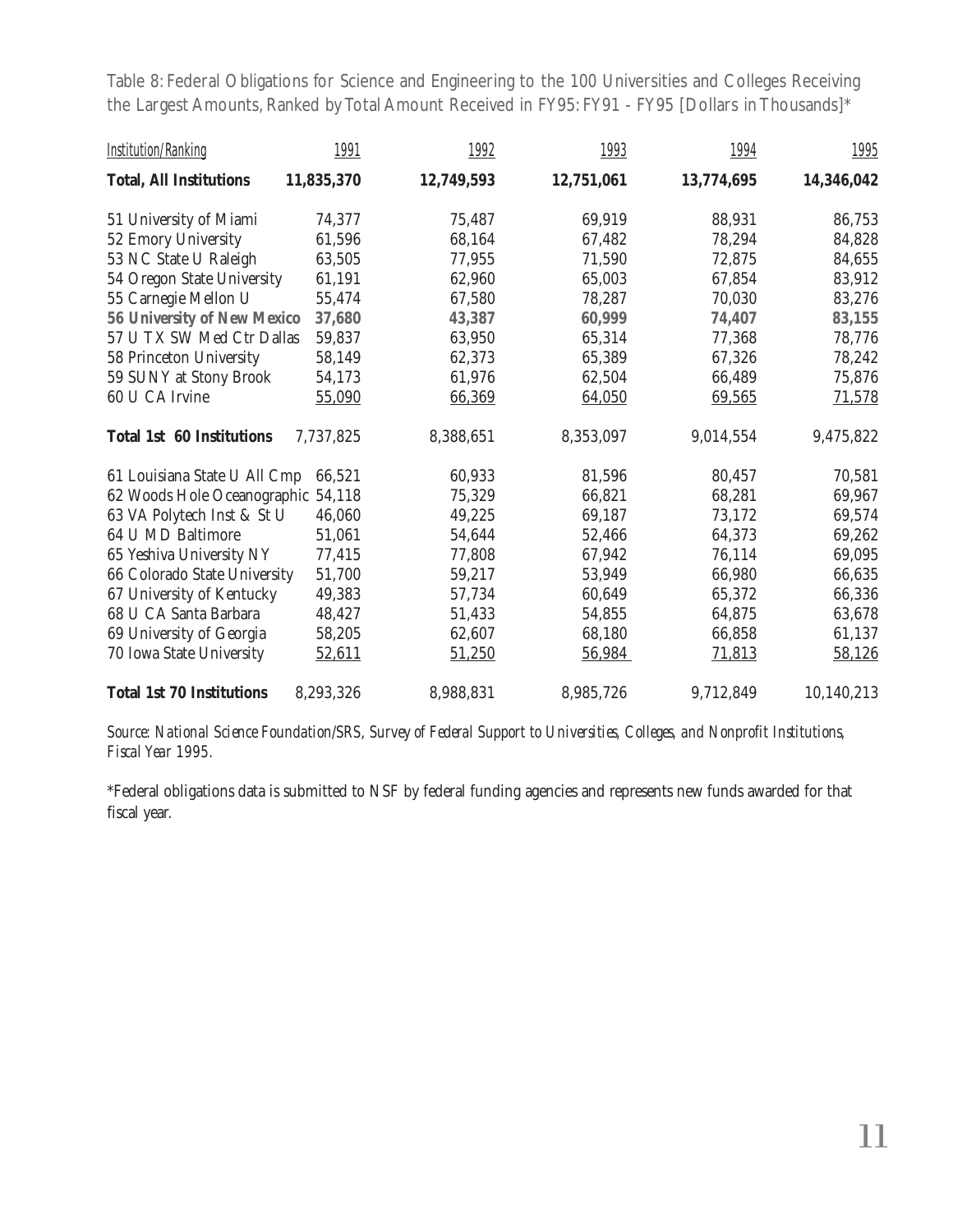## unm figures



Figure 2: Contract and Grant Awards by Source of Funds FY97

Figure 3: Breakdown of Federal Funds FY97

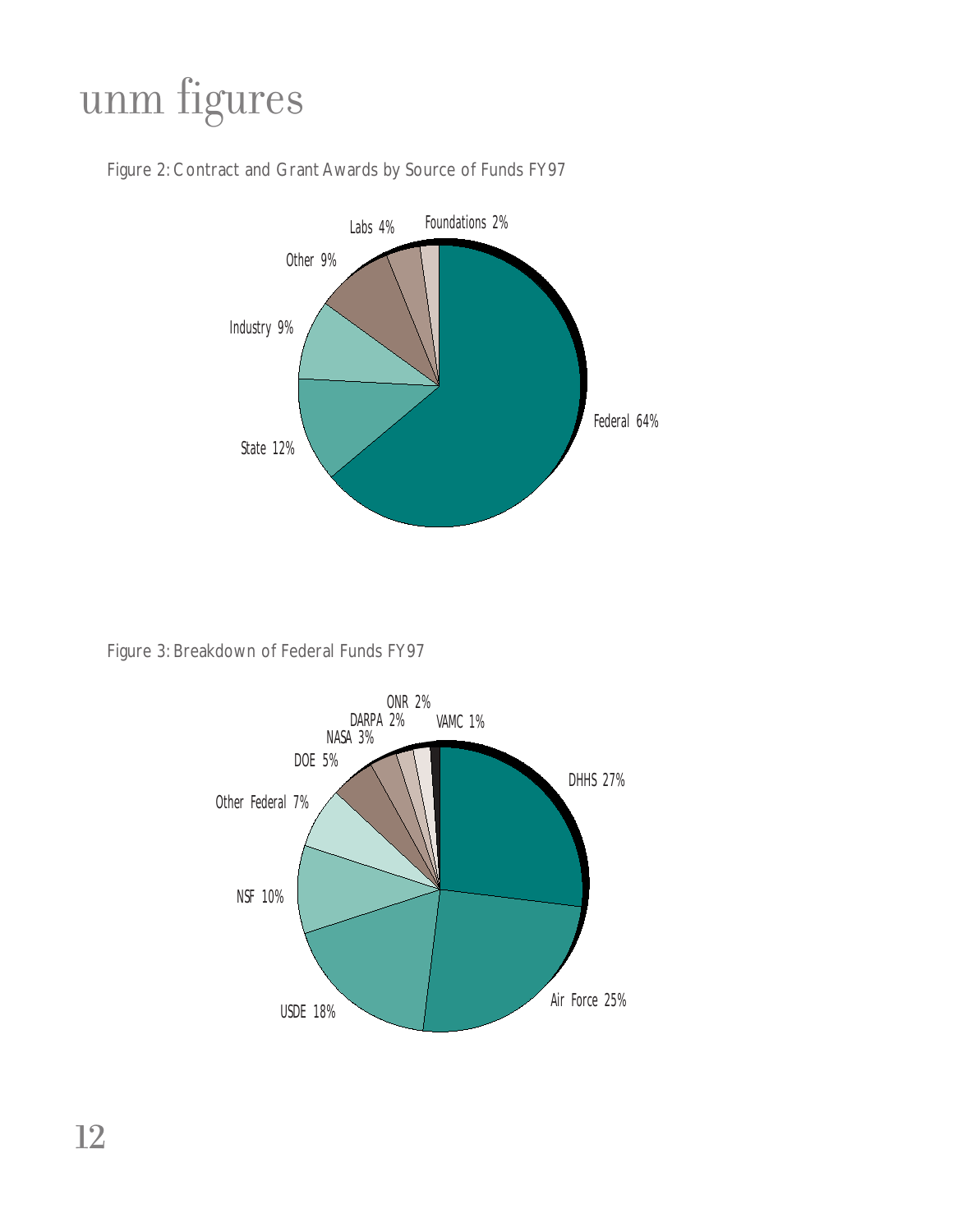

Figure 5:Total Contract and Grant Awards Ten Year History FY88 - FY97



Fiscal Years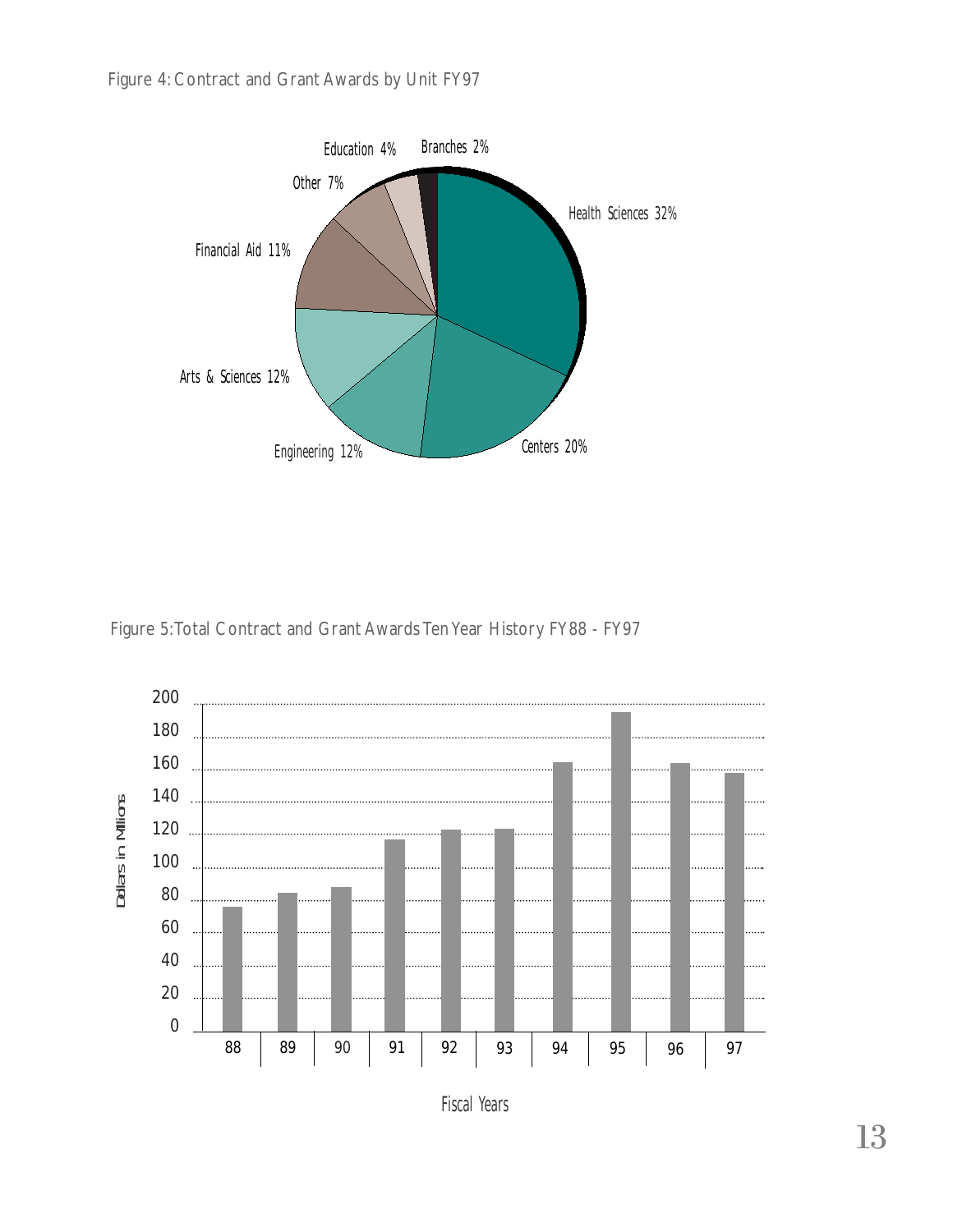Figure 6: Contract and Grant Expenditures by Unit FY97



Figure 7:Total Contract and Grant Expenditures Ten Year History FY88 - FY97



*Note: Financial aid, endowments, fellowships and F+A are not included in this graph.*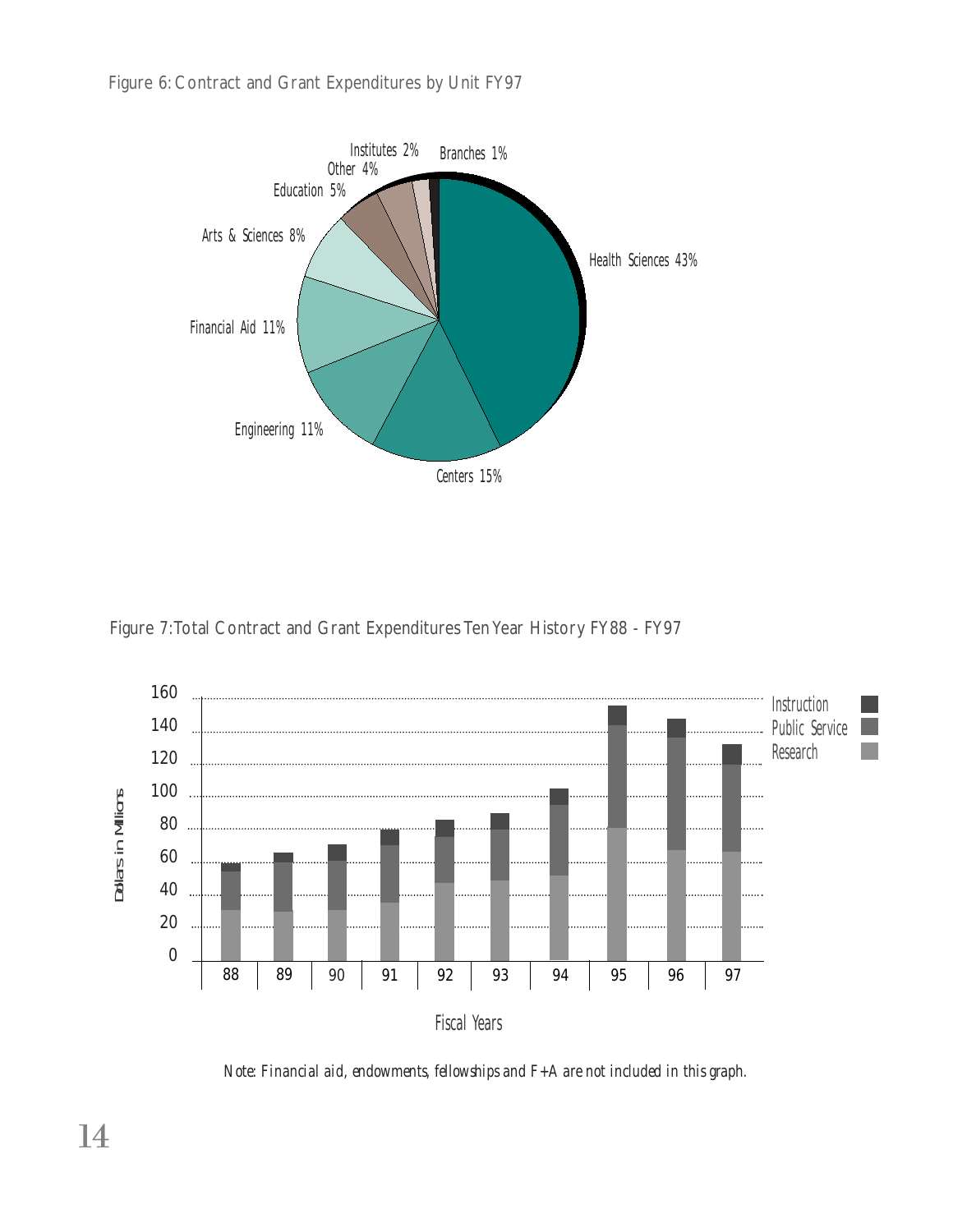

Figure 9: Facilities and Administrative Costs Generated by Unit FY97

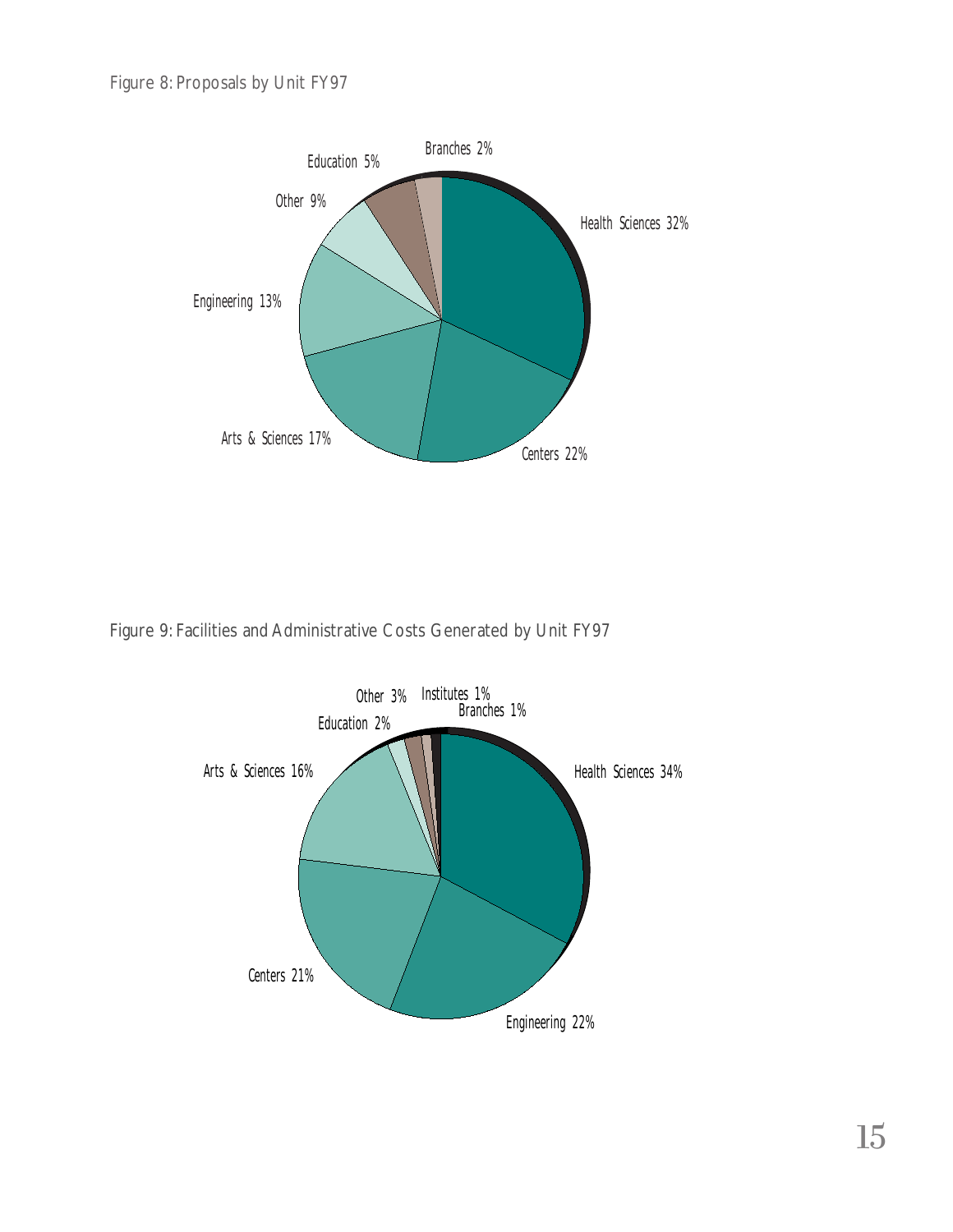### awards

External sponsored support at the University of New Mexico has increased 107% over a ten-year period.<br>
In FY97 UNM received \$159.7M for 1,283 awards. The Health Sciences Center had the largest per-<br>
centage of contract and centage of contract and grant awards, 32%, for a total \$50.1M. The School of Engineering accounted for 12% of the awards, for a total of \$18.5M and the College of Arts and Sciences with 12% of the awards, for a total of \$19.6M. *Table 9* reflects the number of contract and grants awarded from FY88 through FY97. *Tables 10* through *14* and *Figure 10* summarize award dollar details by sources of funds and campus area. *Figures 11* and *12* summarize awards dollars for the centers and for the departments whose principal investigators are involved.

| Year | Main         | <b>HSC</b>   | Total        |
|------|--------------|--------------|--------------|
| 1988 | \$51,820,229 | \$25,381,294 | \$77,201,523 |
| 1989 | 65,292,819   | 19,490,851   | 84,783,670   |
| 1990 | 57,893,153   | 26,700,661   | 84,593,814   |
| 1991 | 80,590,517   | 37,504,733   | 118,095,250  |
| 1992 | 89,501,957   | 34,362,051   | 123,864,008  |
| 1993 | 89,023,122   | 35,193,405   | 124,221,527  |
| 1994 | 129,434,866  | 37,153,847   | 166,588,713  |
| 1995 | 151,705,415  | 45,238,026   | 196,943,441  |
| 1996 | 113,661,750  | 50,661,741   | 164,323,491  |
| 1997 | 109,623,005  | 50,062,341   | 159,685,347  |

Table 9:Award Dollars FY88 - FY97

Table 10:Award Dollars by Source of Funds FY96 - FY97

| Source                       | FY96          | FY97          | % Change |
|------------------------------|---------------|---------------|----------|
| <b>Federal Agencies</b>      | \$96,599,216  | \$102,656,741 | $+6\%$   |
| <b>State of New Mexico</b>   | 20,502,731    | 18,551,687    | $+10\%$  |
| <b>National Laboratories</b> | 11,442,525    | 6,303,773     | $-45\%$  |
| Industry                     | 16,751,416    | 14,735,344    | $+12%$   |
| Foundations                  | 2,576,986     | 2,987,704     | $+16%$   |
| Other                        | 16,450,617    | 14,650,098    | $-11\%$  |
| <b>Total</b>                 | \$164,323,491 | \$159,685,347 | $-3%$    |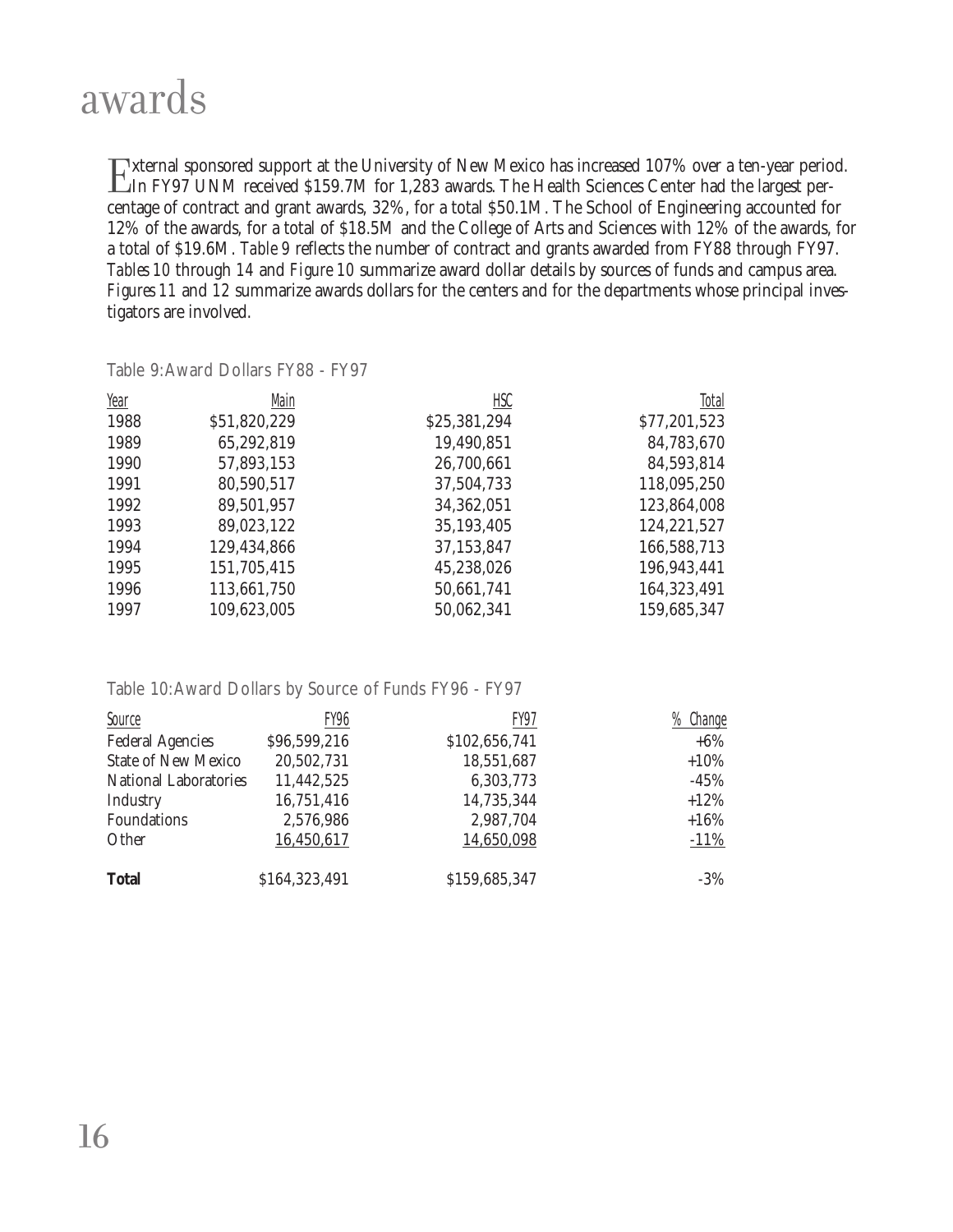Table 11:Award Dollars by Campus Area FY96 - FY97

| <b>Campus Areas</b>                     | <b>FY96</b>   | <b>FY97</b>   |
|-----------------------------------------|---------------|---------------|
| <b>Main Campus</b>                      |               |               |
| <b>Anderson Schools of Management</b>   | \$162,377     | \$137,188     |
| College of Arts and Sciences            | 19,917,113    | 19,551,510    |
| College of Education                    | 10,699,362    | 5,951,132     |
| <b>College of Fine Arts</b>             | 218,402       | 6,400         |
| Division of Continuing Education        | 238,359       | 45,761        |
| School of Architecture and Planning     | 150,377       | 50,130        |
| <b>School of Engineering</b>            | 27,433,618    | 18,476,472    |
| School of Law                           | 1,847,718     | 1,355,040     |
| <b>Financial Aid</b>                    | 17,524,417    | 18,077,961    |
| <b>Branches</b>                         | 1,986,757     | 2,788,822     |
| <b>UNM Centers</b>                      | 25,590,444    | 33,066,001    |
| <b>UNM</b> Institutes                   | 3,156,943     | 3,985,336     |
| Other*                                  | 4,735,363     | 6,131,252     |
| <b>Health Sciences Center</b>           |               |               |
| Vice President for HSC and Other**      | 2,266,738     | 2,390,140     |
| <b>School of Medicine</b>               | 42,721,046    | 38,299,606    |
| College of Nursing                      | 519,392       | 687,821       |
| College of Pharmacy                     | 1,204,805     | 1,471,014     |
| Cancer Research and Treatment Center‡   | 3,949,760     | 7,213,760     |
| <b>Sub Total Main Campus</b>            | 113,661,750   | 109,623,005   |
| <b>Sub Total Health Sciences Center</b> | 50,661,741    | 50,062,341    |
| <b>Total</b>                            | \$164,323,491 | \$159,685,347 |

*\*, \*\*, ‡ See "References," page 28.*

Table 12:Award Dollars by Source of Funds: Funds Distribution FY97

| Source                       | Fin. Aid     | Main         | HSC          | Total         | $\frac{\%}{\%}$ |
|------------------------------|--------------|--------------|--------------|---------------|-----------------|
| <b>Federal Agencies</b>      | \$14,531,529 | \$61,909,541 | \$26,215,670 | \$102,565,741 | 64%             |
| <b>State of New Mexico</b>   | 3,546,432    | 7,497,377    | 7,507,878    | 18,551,687    | 12%             |
| <b>National Laboratories</b> |              | 5,600,301    | 703,472      | 6,303,773     | 4%              |
| Industry                     |              | 7,739,747    | 6,795,597    | 14,535,344    | $9\%$           |
| Foundations                  |              | 1,211,274    | 1,776,430    | 2,987,704     | 2%              |
| Other                        |              | 7,586,804    | 7,063,294    | 14,650,098    | 9%              |
| <b>Total</b>                 | \$18,077,961 | \$91,545,044 | \$50,062,341 | \$159,685,347 | 100%            |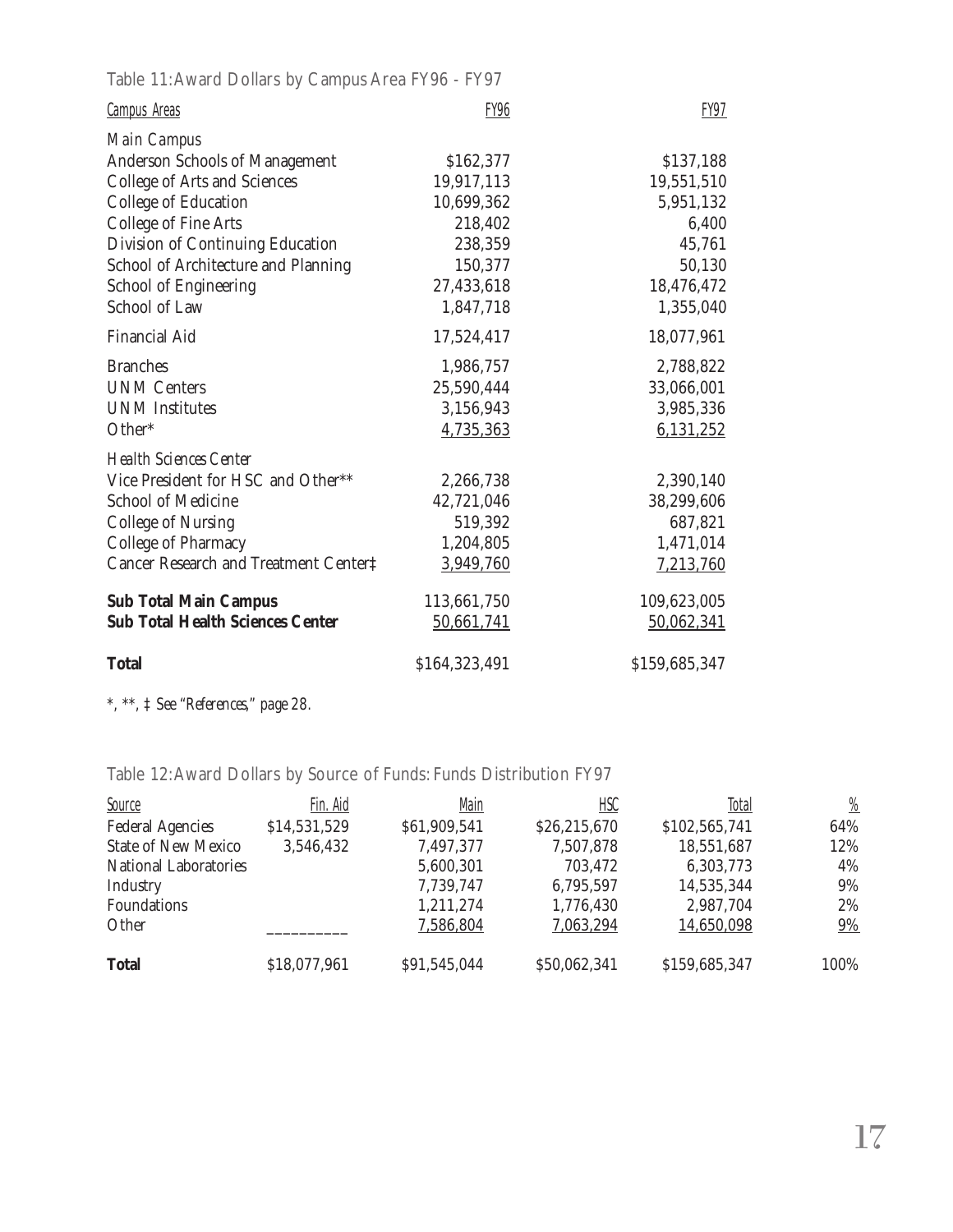Table 13:Awards by Campus Area FY97

| <b>Campus Area</b>                      | $#$ of Awards  | \$ Amount     |
|-----------------------------------------|----------------|---------------|
| Main Campus                             |                |               |
| Anderson Schools of Management          | $\overline{5}$ | \$137,188     |
| College of Arts and Sciences            | 299            | 19,551,510    |
| College of Education                    | 63             | 5,951,132     |
| <b>College of Fine Arts</b>             | 2              | 6,400         |
| Division of Continuing Education        | $\overline{c}$ | 45,761        |
| School of Architecture and Planning     | $\overline{7}$ | 50,130        |
| School of Engineering                   | 221            | 18,476,472    |
| <b>School of Law</b>                    | 33             | 1,355,040     |
| <b>Financial Aid</b>                    | $\overline{5}$ | 18,077,961    |
| <b>Branches</b>                         | 42             | 2,788,822     |
| <b>UNM Centers</b>                      | 101            | 33,066,001    |
| <b>UNM</b> Institutes                   | 28             | 3,985,336     |
| Other*                                  | 62             | 6,131,252     |
| <b>Health Sciences Center</b>           |                |               |
| Vice President for HSC and Other**      | 15             | 2,390,140     |
| <b>School of Medicine</b>               | 323            | 38,299,606    |
| <b>College of Nursing</b>               | 9              | 687,821       |
| College of Pharmacy                     | 15             | 1,471,014     |
| Cancer Research and Treatment Center‡   | 51             | 7,213,760     |
| <b>Sub Total Main Campus</b>            | 870            | 109,623,005   |
| <b>Sub Total Health Sciences Center</b> | 413            | 50,062,341    |
| <b>Grand Total</b>                      | 1,283          | \$159,685,347 |

*\*, \*\*, ‡ Please see "References," page 28.*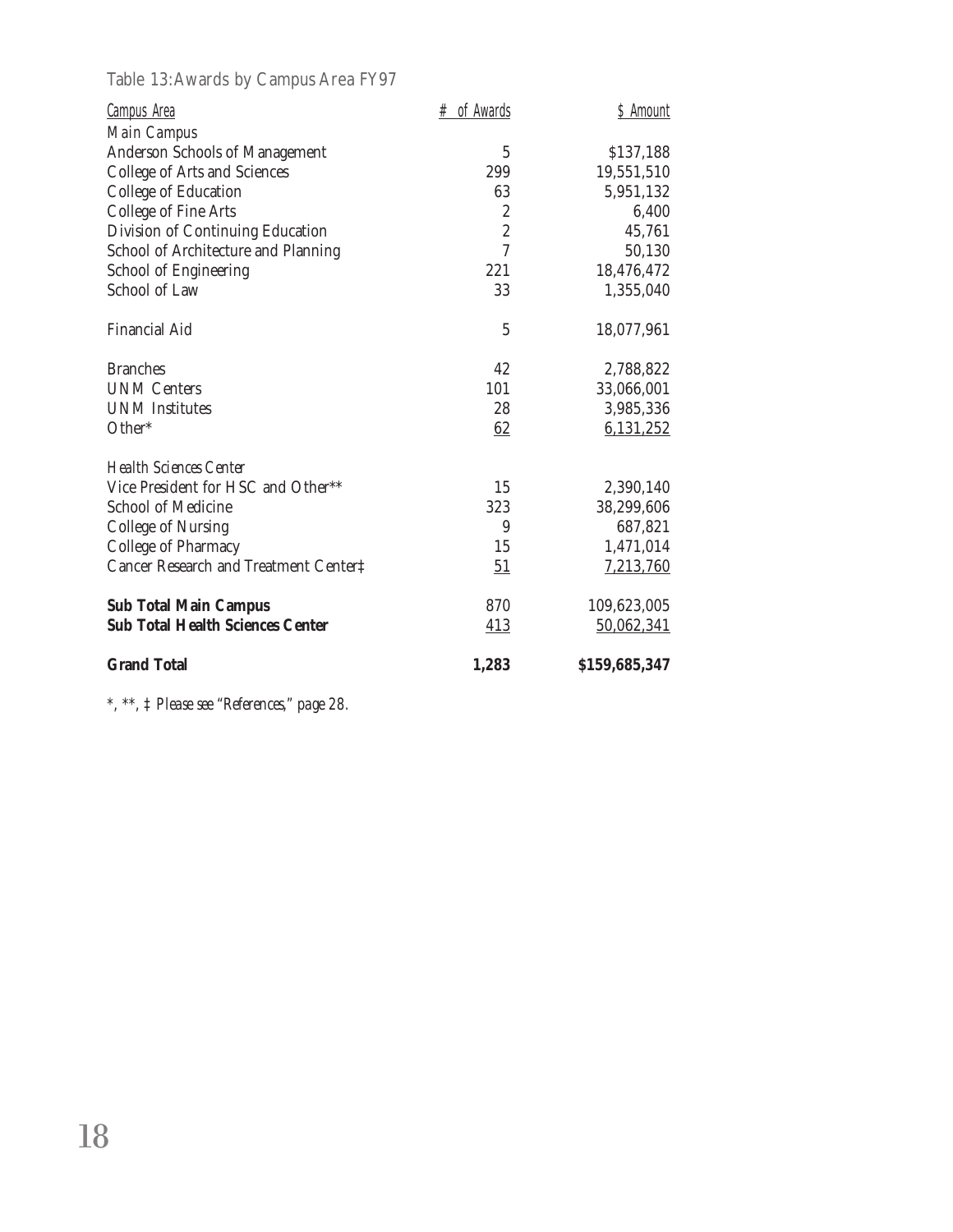Table 14: Funding Agencies Providing More Than \$1M in Support FY97

| <b>Agency</b>                                              | \$ Amount    |
|------------------------------------------------------------|--------------|
| National Institutes of Health                              | \$27,853,278 |
| U.S. Air Force                                             | 25,954,356   |
| <b>State of New Mexico</b>                                 | 18,551,687   |
| U.S. Department of Education                               | 18,284,904   |
| <b>National Science Foundation</b>                         | 9,783,909    |
| Department of Energy                                       | 4,781,087    |
| Sandia National Laboratories                               | 4,500,888    |
| National Aeronautics and Space Administration              | 3,416,971    |
| City of Albuquerque                                        | 2,556,574    |
| Office of Naval Research                                   | 2,131,886    |
| New Mexico State University                                | 1,883,199    |
| <b>Intel Corporation</b>                                   | 1,811,600    |
| Defense Advanced Research Projects Agency                  | 1,591,259    |
| Los Alamos National Laboratory                             | 1,325,673    |
| National Telecommunications and Information Administration | 1,294,934    |
| Veterans Administration Medical Center                     | 1,129,028    |

Figure 10:Agencies Providing More Than \$1M FY97

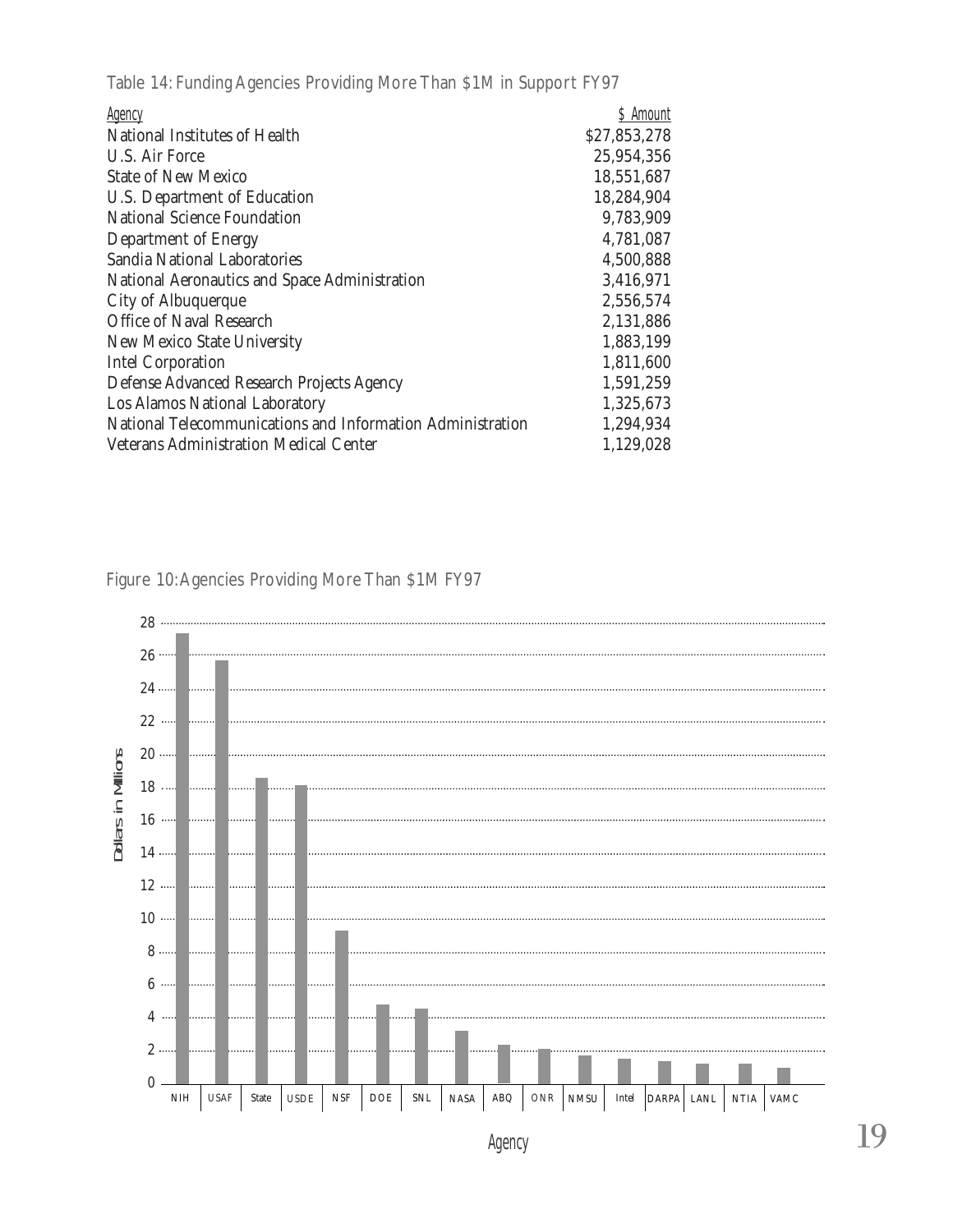

\* HPCERC = High Performance Computing Education and Research Center; CHTM = Center for High Technology Materials; CASAA = Center on Alcoholism, Substance Abuse and Addictions; CMEM = Center for Micro-Engineered Materials; MRC = Microelectronics Research Center; CeRaM = Center for Radioactive Waste Management.

Figure 12: Contract & Grants Awards for Centers by PI's Department FY97



<sup>‡</sup> Other includes Chemistry, Communication and Journalism, Earth and Planetary Sciences, and Physics and Astronomy.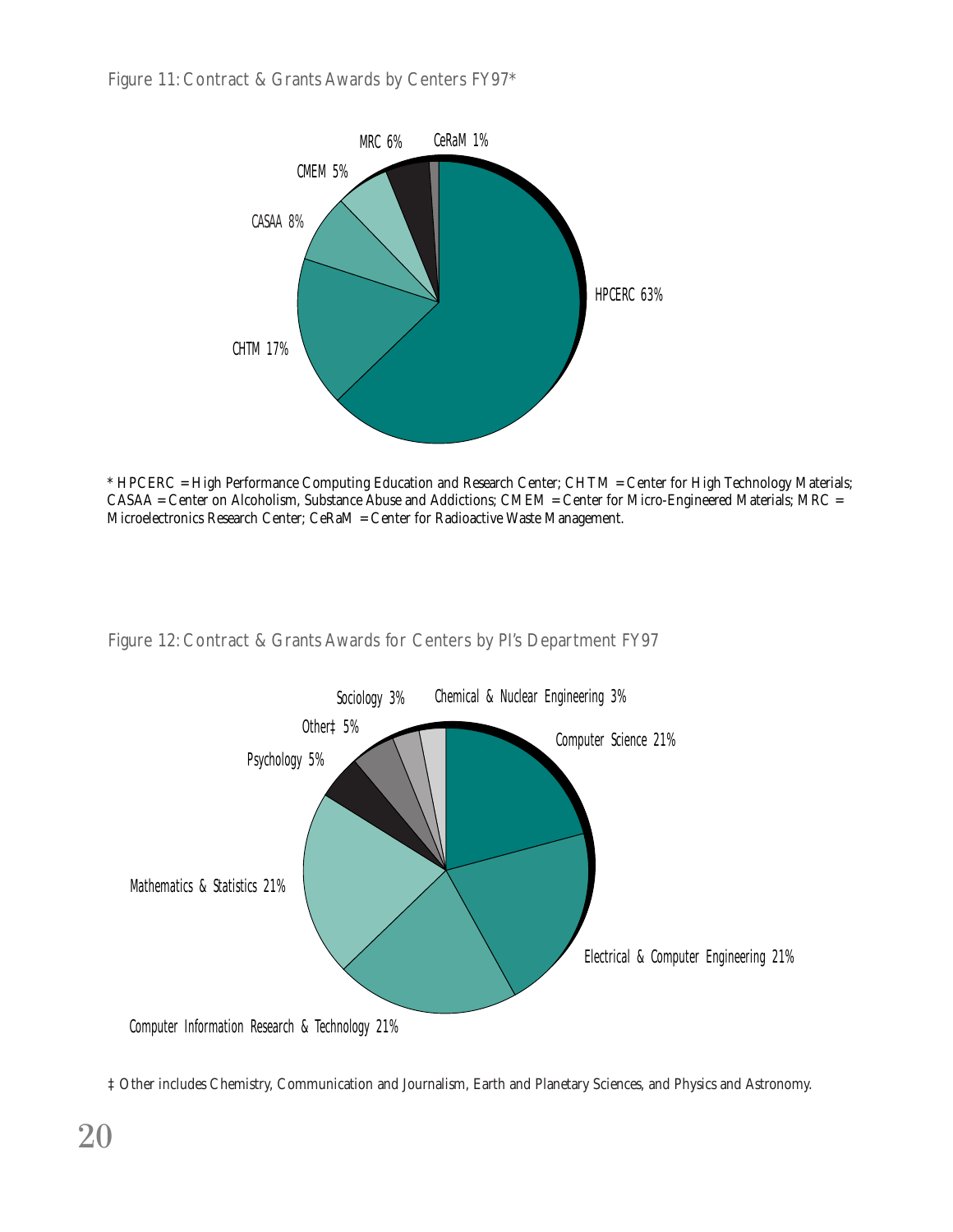## funding trends





Figure 14: Five Year Funding Trends by Source of Funds: Foundation Awards FY93 - FY97



Figure 15: Five Year Funding Trends by Source of Funds: Industry Awards FY93 - FY97

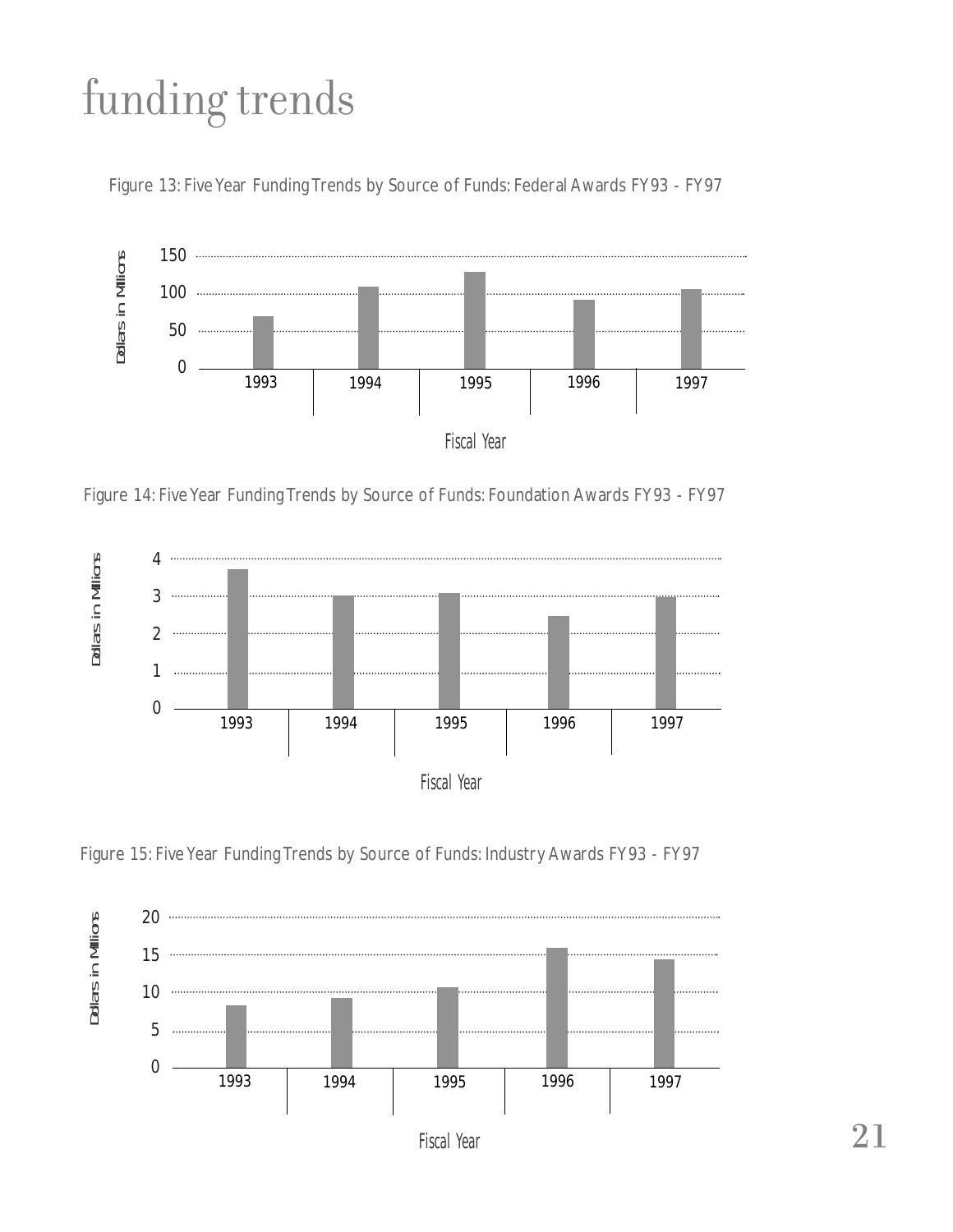

Figure 16: Five Year Funding Trends by Source of Funds: National Lab Awards FY93 - FY97







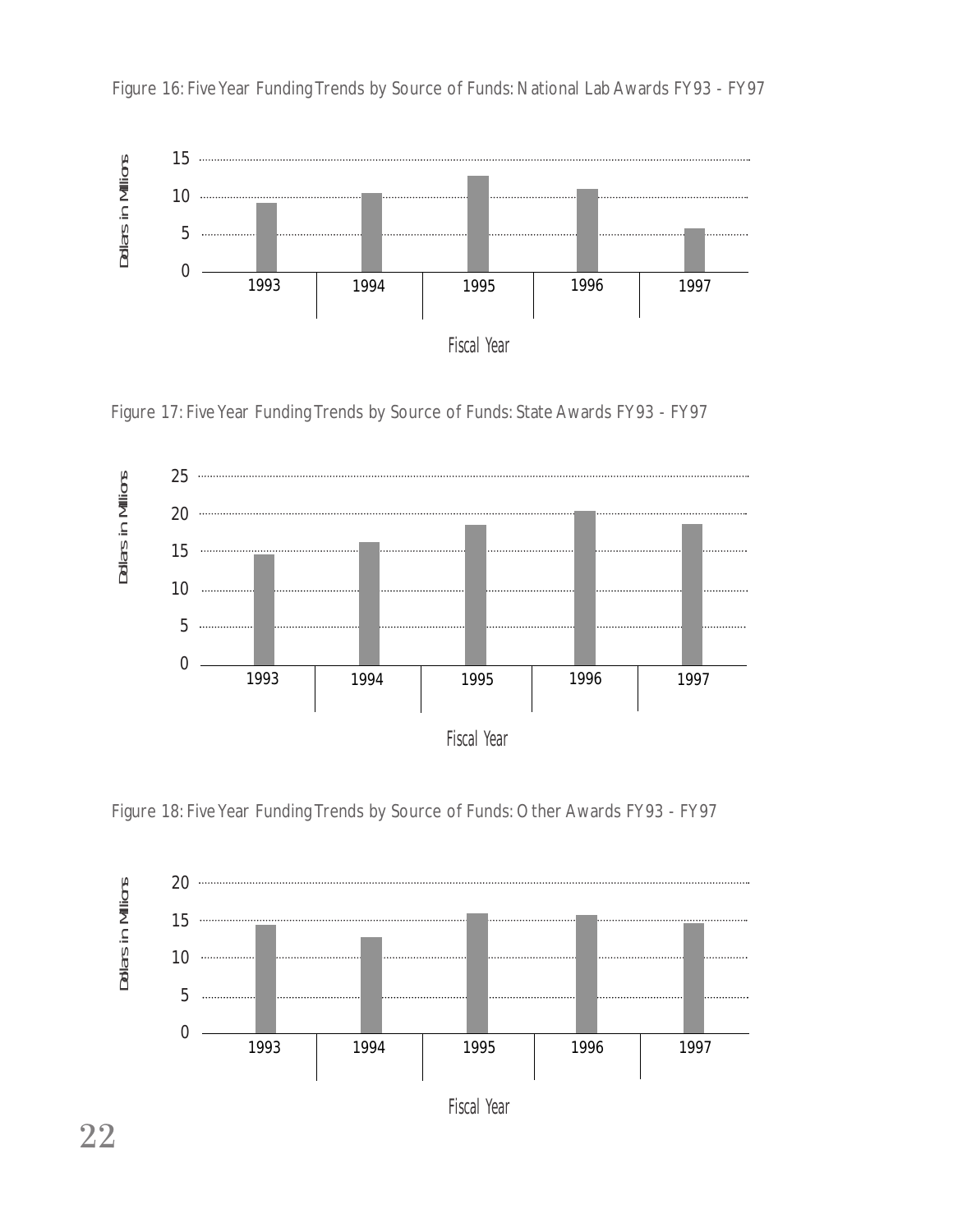## proposals

During FY97, 1,604 proposals were submitted by UNM faculty and staff. *Table 15* presents this information in tabular form.

| <b>Campus Area</b>                      | <u>Number of Proposals</u> | <b>\$ Amount Requested</b> |
|-----------------------------------------|----------------------------|----------------------------|
| <b>Main Campus</b>                      |                            |                            |
| <b>Anderson Schools of Management</b>   | 6                          | \$809,488                  |
| College of Arts and Sciences            | 323                        | 44,948,637                 |
| College of Education                    | 88                         | 13,928,017                 |
| College of Fine Arts                    | 1                          | 24,919                     |
| Division of Continuing Education        | 8                          | 3,699,916                  |
| School of Architecture and Planning     | 9                          | 626,540                    |
| <b>School of Engineering</b>            | 245                        | 34,702,460                 |
| School of Law                           | 33                         | 1,552,956                  |
| <b>Branches</b>                         | 53                         | 6,337,687                  |
| <b>UNM Centers</b>                      | 117                        | 57,544,399                 |
| <b>UNM</b> Institutes                   | 27                         | 2,288,667                  |
| Other <sup>*</sup>                      | 98                         | 14,841,530                 |
| <b>Health Sciences Center</b>           |                            |                            |
| Vice President for HSC and Other**      | 22                         | 4,011,428                  |
| <b>School of Medicine</b>               | 465                        | 66,577,769                 |
| College of Nursing                      | 10                         | 691,930                    |
| College of Pharmacy                     | 25                         | 1,828,247                  |
| Cancer Research and Treatment Center‡   | <u>74</u>                  | 12,229,082                 |
| <b>Sub Total Main Campus</b>            | 1,008                      | 181,301,021                |
| <b>Sub Total Health Sciences Center</b> | 596                        | 85,338,456                 |
| <b>Total</b>                            | 1,604                      | \$266,643,477              |

Table 15: Proposals by Campus Area: School, College and Division FY97

*\*, \*\*, ‡ Please see "References," page 28.*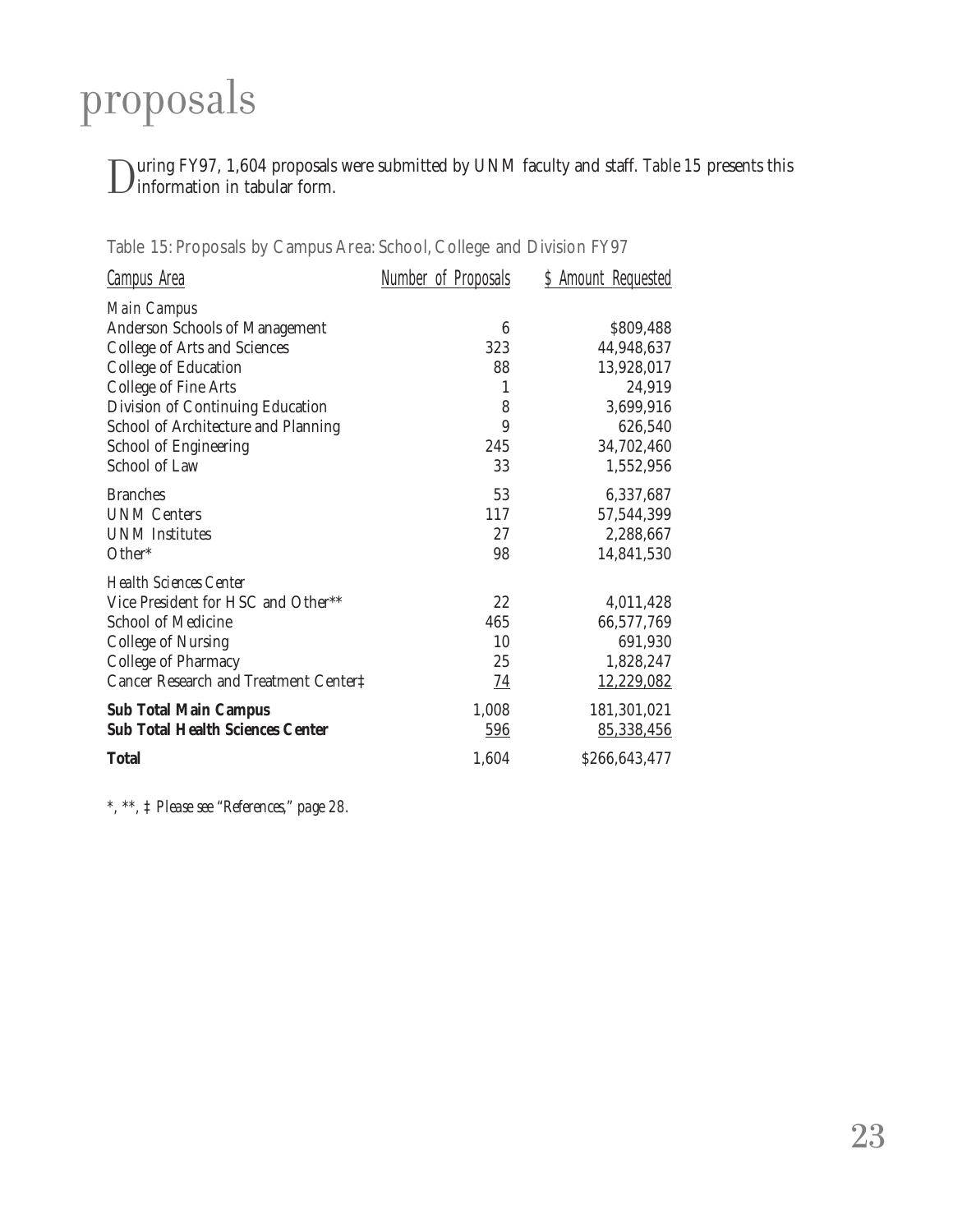## expenditures

During FY97, expenditures at UNM were \$169.7M†, of which \$97M were due to the main campus and<br>\$72.7M were due to HSC. This number represents expenses actually incurred for items such as salaries,<br> $F_{\text{kin}}$  as salaries,  $F$ fringe benefits, materials, services, equipment and travel (excluding F+A costs). Expenditures in a given fiscal year are a realistic reflection of the actual C&G activity at UNM.

Table 16: UNM Contract and Grant Expenditures FY97

| College/School/Division                                                       | <b>Expenditures</b> |
|-------------------------------------------------------------------------------|---------------------|
| <b>Main Campus</b><br><b>Anderson Schools of Management</b>                   | \$195,522           |
| College of Arts and Sciences                                                  | 13,997,053          |
| College of Education                                                          | 8,851,739           |
| College of Fine Arts                                                          | 132,487             |
| Division of Continuing Education                                              | 27,332              |
| School of Architecture and Planning                                           | 98,187              |
| School of Engineering                                                         | 18,238,218          |
| <b>School of Law</b>                                                          | 1,104,407           |
| <b>UNM</b> Centers                                                            |                     |
| Center on Aging                                                               | 79,380              |
| Center on Alcoholism, Substance Abuse and Addictions                          | 2,443,156           |
| <b>Center for High Technology Materials</b>                                   | 4,523,011           |
| <b>Center for Micro-Engineered Materials</b>                                  | 1,498,055           |
| Center for Radioactive Waste Management                                       | 591,456             |
| High Performance Computing Education and Research Center                      | 15,032,728          |
| Microelectronics Research Center                                              | 1,205,751           |
| Research Institute for Assistive Technologies                                 | 166,478             |
| <b>UNM</b> Institutes                                                         |                     |
| Latin American Institute                                                      | 1,024,241           |
| Southwest Hispanic Research Institute                                         | 12,360              |
| Systemic Initiatives in Math and Science Education                            | 2,565,639           |
| <b>Branch Campuses</b>                                                        |                     |
| Gallup                                                                        | 810,687             |
| Los Alamos                                                                    | 503,856             |
| Los Alamos Graduate Center                                                    | 413,876             |
| <b>Taos</b>                                                                   | 18,016              |
| Valencia                                                                      | 602,760             |
| <b>Financial Aid</b>                                                          | 18,077,961          |
| Other*                                                                        | 4,650,721           |
| <b>Health Sciences Center</b>                                                 |                     |
| Vice President for HSC and Other**                                            | 2,370,861           |
| <b>School of Medicine</b>                                                     | 64,177,617          |
| <b>College of Nursing</b>                                                     | 730,633             |
| College of Pharmacy                                                           | 1,090,117           |
| Cancer Research and Treatment Center‡                                         | 4,351,483           |
| <b>Sub Total Main Campus</b>                                                  | 96,971,529          |
| <b>Sub Total Health Sciences Center</b>                                       | 72,720,711          |
| <b>Total</b>                                                                  | \$169,692,240       |
| $\uparrow$ , $\ast$ , $\ast$ , $\downarrow$ Please see "References," page 28. |                     |

24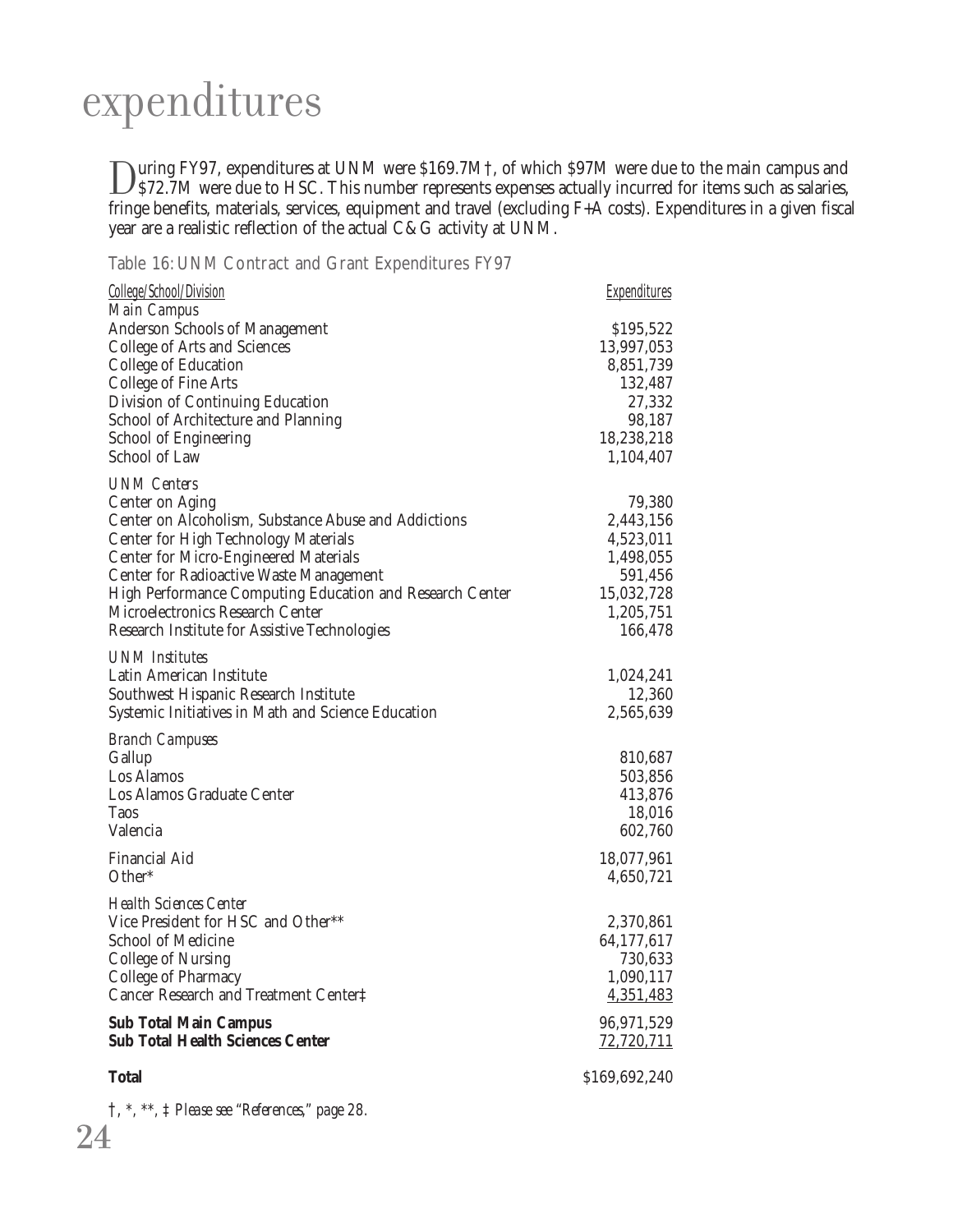## facilities and administrative costs

Facilities and Administrative Costs (F+A, formerly known as indirect costs or IDC) are overhead funds<br>that are generated while expenditures were incurred during FY97. The following table details the F+A<br>generated by the va generated by the various colleges, schools and divisions; centers and institutes and branch campuses.

#### Table 17: F+A Generated FY97 College/School/Division F+A *Main Campus* Anderson Schools of Management  $$34,923$ College of Arts and Sciences 3,578,883<br>College of Education 363,981 College of Education College of Fine Arts 11,439 Division of Continuing Education 2,245 School of Architecture and Planning 7,126 School of Engineering 4,825,705 School of Law 107,532 *Branch Campuses* Gallup 9,397 Los Alamos 27,534 Los Alamos Graduate Center 142,036<br>
Taos 12,909 Taos 2,909 Valencia 18,718 *UNM Centers* Center on Alcoholism, Substance Abuse and Addictions 544,018<br>Center for High Technology Materials 1,292,441 Center for High Technology Materials 1,292,441<br>Center for Micro-Engineered Materials 318,914 Center for Micro-Engineered Materials 318,914<br>
Center for Radioactive Waste Management 226,432 Center for Radioactive Waste Management<br>
High Performance Computing Education and Research Center
1.794.784 High Performance Computing Education and Research Center 1,794,784<br>Microelectronics Research Center 437.388 Microelectronics Research Center 437,388<br>Research Institute for Assistive Technologies 3.914 Research Institute for Assistive Technologies *UNM Institutes* Latin American Institute 67,187 Southwest Hispanic Research Institute 1,225 Systemic Initiatives in Math and Science Education 125,962 Other\* 466,175 *Health Sciences Center* Vice President for HSC and Other\*\* 69,017<br>School of Medicine 5.636,577 School of Medicine 5,636,577<br>College of Nursing 81.613 College of Nursing 81,613<br>College of Pharmacy 81,613<br>297.584 College of Pharmacy Cancer Research and Treatment Center‡ 1,439,499 **Sub Total Main Campus** 14,431,478<br> **Sub Total Health Sciences Center** 2,524,290 **Sub Total Health Sciences Center Total**  $\begin{array}{c} $21.955.768 \ \end{array}$

*\* , \*\*, ‡ Please see "References," page 28.*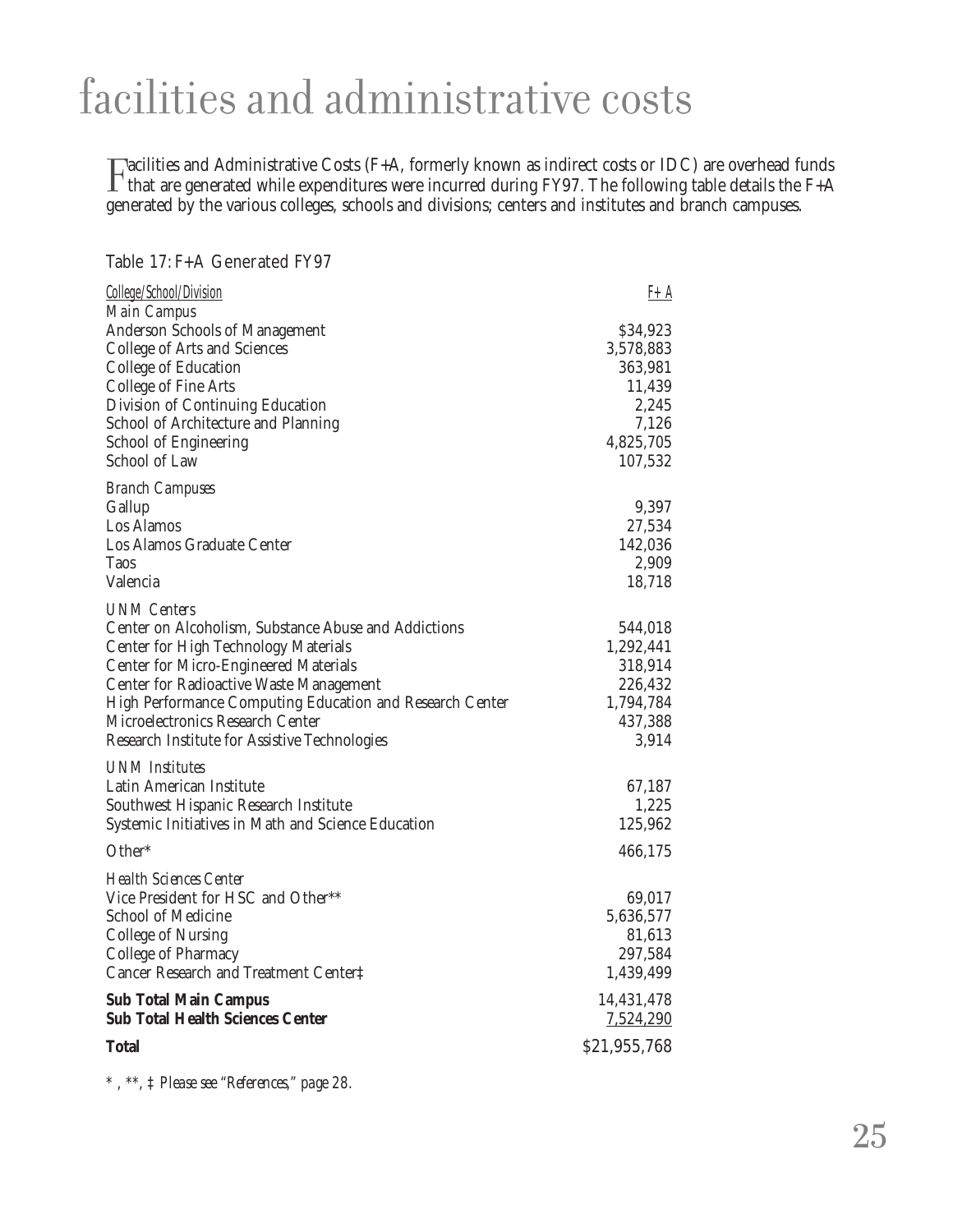# appendix

THE OFFICE OF RESEARCH SERVICES

The Office of Research Services (ORS) reviews all proposals from the main campus and branch campuses<br>prior to their submission to funding agencies. The ORS staff works closely with principal investigators to<br>ensure an accu ensure an accurate proposal, with all requisite forms, budgets and certifications, as well as timely turn around. After this internal ORS review, each proposal is signed by the designated University administrator on behalf of the Associate Provost for Research.

Proposals and awards for the Health Sciences Center (HSC) are handled through the Pre-Award Administration Office. The Health Sciences Center includes the School of Medicine, College of Nursing, College of Pharmacy and other programs.

ORS publishes *Research Notes* monthly. *Research Notes* informs readers of limited competitions, changes in rules and regulations and special funding opportunities. ORS is also responsible for various publications including *Faculty Publications and Creative Works,* the *Contract and Grant Awards Report*, the *New Mexico Funding Directory, UNM: information overview and* the *Guide for Principal Investigators.* 

ORS maintains and develops several databases that are accessible at the ORS Web site including the *MIDAS Databases of Funding Sources* and *CORPS,* the Current Online Restricted Projects System. The UNM research community can access *MIDAS* directly to read the *NIH Guide, Federal Register* or *Commerce Business Daily,* or to search on any number of public and private databases to look for funding sources. Additionally, they can access *CORPS* to determine what contracts and grants are currently being funded on main campus and the branch campuses. Additional information, such as awards and statistics information, current events, limited competitions and policies and procedures, is also available at the ORS Web site *(http://www.unm.edu/~ors)*.



Figure 19: MIDAS Usage FY97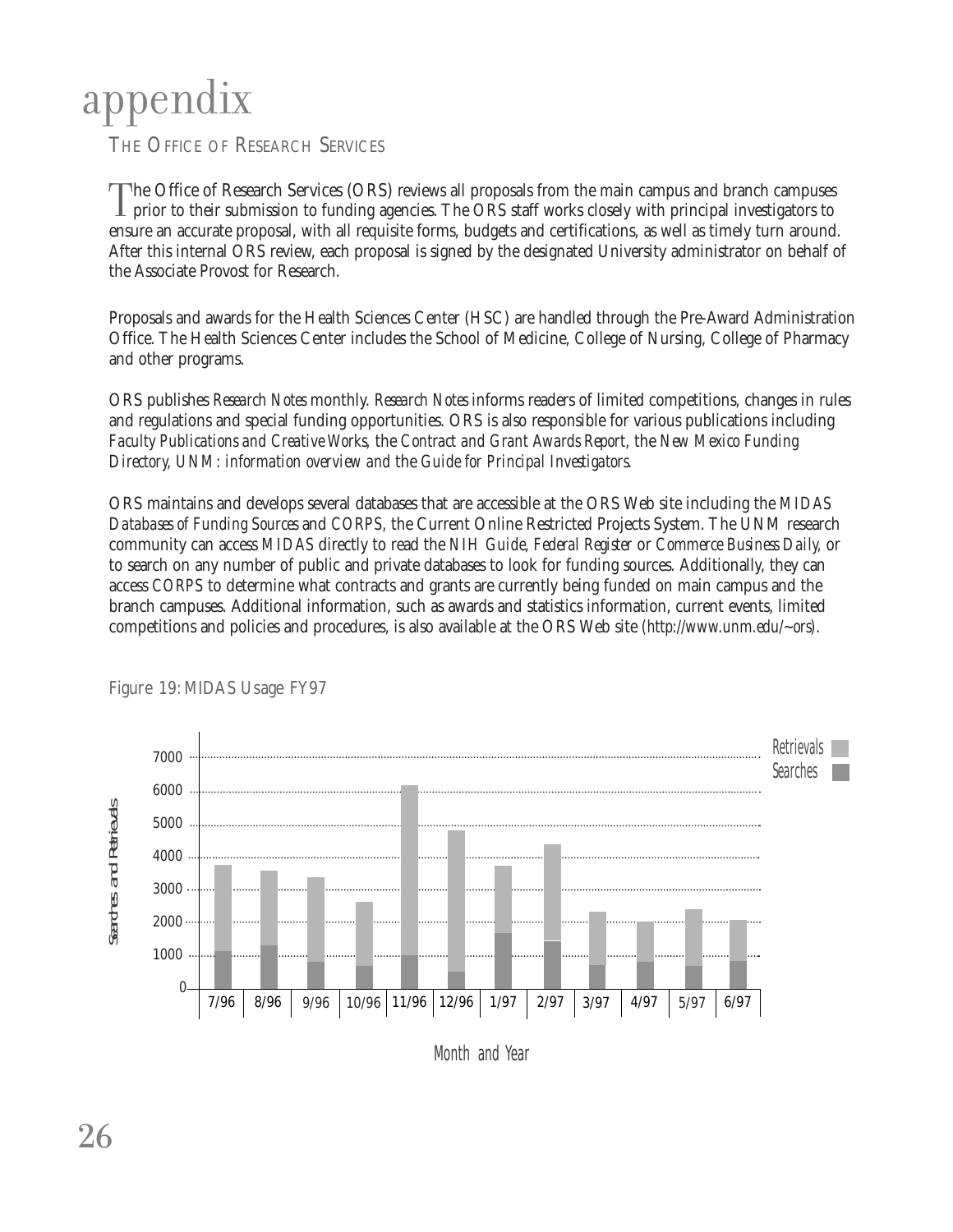## contact information

#### OFFICE OF THE ASSOCIATE PROVOST FOR RESEARCH (APR)/DEAN OF GRADUATE STUDIES

Scholes Hall, Rm. 227, 505/277-6128 Nasir Ahmed, Interim Associate Provost for Research and Dean of Graduate Studies; ahmed@unm.edu Margaret Gonzales, Administrative Coordinator; mgonzal@unm.edu Catherine Candelaria, Administrative Assistant; ccandela@unm.edu

#### OFFICE OF RESEARCH SERVICES

Scholes Hall, Rm. 102, 505/277-2256

Ann Powell, Special Assistant to the APR, Contracts & Policy; apowell@unm.edu John Russell, Special Assistant to the APR, Labs/Industry Relations; jjrussel@unm.edu Denise Wallen, Special Assistant to the APR, Development & Information Services; wallen@unm.edu Edward Walters, Special Assistant to the APR, Labs/Industry Relations; walters@unm.edu

Leslie Apel, Accountant III; lapel@unm.edu Greg Gomez, Programmer Analyst; ggomez@unm.edu Amy Elder, Office Assistant; aelder@unm.edu Marjorie Hudson, Contract & Grant Administrator; mshudson@unm.edu Valerie Roybal, Technical Editor; valr@unm.edu Lydia Salas, Contract & Grant Administrator; lsalas@unm.edu Dot Waldrip, Administrative Assistant; dotw@unm.edu Peter Weber, Contract & Grant Administrator; pweber@unm.edu